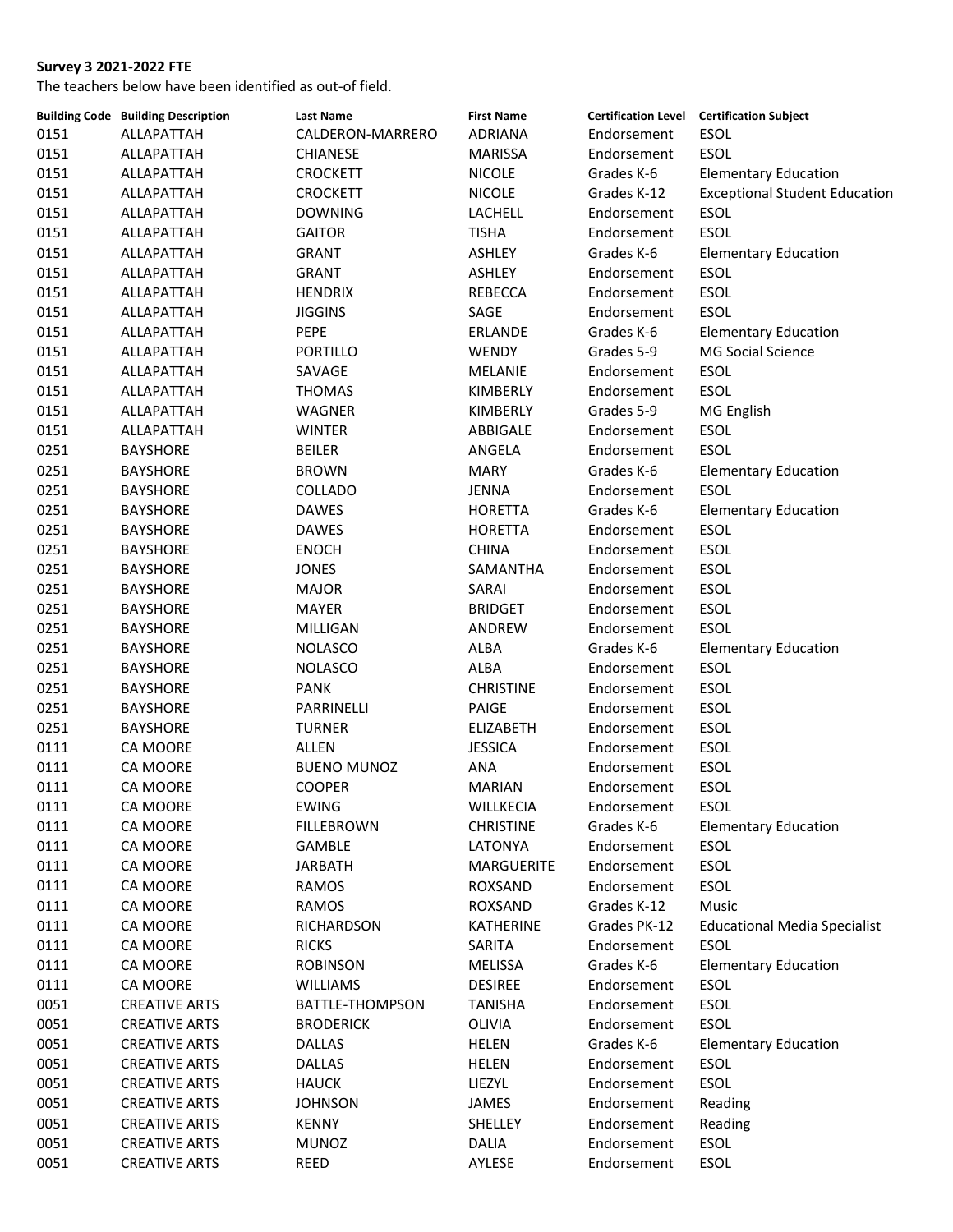|      | <b>Building Code Building Description</b> | <b>Last Name</b>    | <b>First Name</b> |              | Certification Level Certification Subject |
|------|-------------------------------------------|---------------------|-------------------|--------------|-------------------------------------------|
| 0051 | <b>CREATIVE ARTS</b>                      | <b>REED</b>         | AYLESE            | Grades 5-9   | MG General Science                        |
| 0051 | <b>CREATIVE ARTS</b>                      | <b>REIHER</b>       | <b>CHARLES</b>    | Grades 6-12  | <b>Business Education</b>                 |
| 0561 | <b>CURRICULUM</b>                         | <b>COPPOLA</b>      | <b>CHRISTINA</b>  | Endorsement  | <b>ESOL</b>                               |
| 0205 | DALE CASSENS                              | AMES                | NATHANIEL         | Endorsement  | <b>ESOL</b>                               |
| 0205 | DALE CASSENS                              | <b>BROWN</b>        | <b>CRYSTAL</b>    | Grades 5-9   | MG English                                |
| 0205 | DALE CASSENS                              | <b>DUBUQUE</b>      | KATHLEEN          | Endorsement  | <b>ESOL</b>                               |
| 0205 | DALE CASSENS                              | <b>HOUSE</b>        | <b>MICHAEL</b>    | Endorsement  | <b>ESOL</b>                               |
| 0205 | DALE CASSENS                              | <b>JACKSON</b>      | <b>DERHONDA</b>   | Endorsement  | <b>ESOL</b>                               |
| 0205 | DALE CASSENS                              | <b>JOSEPH</b>       | <b>KAREN</b>      | Grades K-12  | <b>Exceptional Student Education</b>      |
| 0205 | DALE CASSENS                              | KELLY               | <b>MARY</b>       | Grades 6-12  | Earth-Space Science                       |
| 0205 | <b>DALE CASSENS</b>                       | <b>LYNN</b>         | <b>KAREN</b>      | Endorsement  | ESOL                                      |
| 0205 | DALE CASSENS                              | <b>MCMAHON</b>      | <b>CAITLIN</b>    | Endorsement  | ESOL                                      |
| 0205 | DALE CASSENS                              | MICHEL-SIMS         | <b>JENNIFER</b>   | Endorsement  | <b>ESOL</b>                               |
| 0205 | DALE CASSENS                              | SANDERS             | VERNESHIA         | Endorsement  | <b>ESOL</b>                               |
| 0205 | DALE CASSENS                              | <b>SIMON</b>        | ANGIE             | Endorsement  | <b>ESOL</b>                               |
| 0205 | DALE CASSENS                              | SUNDEEN             | <b>NEAL</b>       | Endorsement  | <b>ESOL</b>                               |
| 0205 | DALE CASSENS                              | <b>WRIGHT</b>       | <b>GEORGE</b>     | Endorsement  | ESOL                                      |
| 0072 | <b>DAN MCCARTY</b>                        | <b>BORSMAN</b>      | <b>TARA</b>       | Endorsement  | <b>ESOL</b>                               |
| 0072 | <b>DAN MCCARTY</b>                        | <b>BRUCHAL</b>      | <b>LISA</b>       | Grades PK-12 | <b>School Counseling</b>                  |
| 0072 | <b>DAN MCCARTY</b>                        | <b>FANTINI</b>      | JASMINE           | Grades 5-9   | <b>MG Mathematics</b>                     |
| 0072 | <b>DAN MCCARTY</b>                        | <b>FODERARO</b>     | <b>DONALD</b>     | Endorsement  | <b>ESOL</b>                               |
| 0072 | DAN MCCARTY                               | <b>FODERARO</b>     | <b>DONALD</b>     | Grades K-12  | <b>Exceptional Student Education</b>      |
| 0072 |                                           | <b>GIARDINO</b>     | <b>PAULINE</b>    | Endorsement  | <b>ESOL</b>                               |
| 0072 | DAN MCCARTY                               |                     |                   |              | <b>ESOL</b>                               |
|      | <b>DAN MCCARTY</b>                        | <b>HARDISON</b>     | SHELBY            | Endorsement  |                                           |
| 0072 | DAN MCCARTY                               | HETT                | <b>JOHN</b>       | Endorsement  | <b>ESOL</b>                               |
| 0072 | <b>DAN MCCARTY</b>                        | <b>HYLTON</b>       | <b>KAREN</b>      | Grades K-6   | <b>Elementary Education</b>               |
| 0072 | DAN MCCARTY                               | <b>HYLTON</b>       | <b>KAREN</b>      | Grades K-12  | <b>Exceptional Student Education</b>      |
| 0072 | <b>DAN MCCARTY</b>                        | <b>JACKSON</b>      | <b>HARRIETTE</b>  | Grades 5-9   | MG English                                |
| 0072 | DAN MCCARTY                               | <b>JACKSON</b>      | <b>HARRIETTE</b>  | Grades 5-9   | <b>MG Mathematics</b>                     |
| 0072 | DAN MCCARTY                               | <b>JAMES</b>        | <b>KIRSTEN</b>    | Endorsement  | ESOL                                      |
| 0072 | DAN MCCARTY                               | <b>KRUEGER</b>      | <b>BERTRAM</b>    | Endorsement  | <b>ESOL</b>                               |
| 0072 | <b>DAN MCCARTY</b>                        | <b>MEDINA</b>       | <b>DERRICK</b>    | Endorsement  | <b>ESOL</b>                               |
| 0072 | <b>DAN MCCARTY</b>                        | <b>MITCHNER</b>     | <b>PATRICIA</b>   | Endorsement  | ESOL                                      |
| 0072 | <b>DAN MCCARTY</b>                        | <b>PHILLIPS</b>     | <b>RACHEL</b>     | Grades K-12  | Art                                       |
| 0072 | <b>DAN MCCARTY</b>                        | <b>POWELL</b>       | <b>TIFFANY</b>    | Grades 5-9   | MG Social Science                         |
| 0072 | DAN MCCARTY                               | STRICKLAND WILLIAMS | LATOYA            | Endorsement  | ESOL                                      |
| 0072 | DAN MCCARTY                               | <b>THOMPSON</b>     | REBEKAH           | Endorsement  | ESOL                                      |
| 0072 | <b>DAN MCCARTY</b>                        | <b>WILLIAMS</b>     | AZARA             | Endorsement  | ESOL                                      |
| 5001 | DETENTION CENTER                          | BAYLESS-NATTA       | WENDI             | Grades PK-12 | <b>School Counseling</b>                  |
| 5001 | DETENTION CENTER                          | <b>DOLCE</b>        | <b>GERVANIE</b>   | Endorsement  | ESOL                                      |
| 0041 | <b>FAIRLAWN</b>                           | <b>MASUTTI</b>      | DANIELE           | Endorsement  | ESOL                                      |
| 0041 | <b>FAIRLAWN</b>                           | <b>YOUNG</b>        | <b>DIANNE</b>     | Endorsement  | ESOL                                      |
| 0081 | FK SWEET                                  | <b>CUTHBERT</b>     | LOANIE            | Endorsement  | ESOL                                      |
| 0081 | FK SWEET                                  | <b>DAVIS</b>        | <b>TAMMY</b>      | Endorsement  | Gifted                                    |
| 0081 | FK SWEET                                  | <b>DEMPS</b>        | KIRSTEN           | Endorsement  | ESOL                                      |
| 0081 | FK SWEET                                  | <b>HARRISON</b>     | <b>ESTHER</b>     | Endorsement  | <b>ESOL</b>                               |
| 0081 | FK SWEET                                  | HUNT                | <b>JESSICA</b>    | Grades K-6   | <b>Elementary Education</b>               |
| 0081 | FK SWEET                                  | <b>HUNT</b>         | <b>JESSICA</b>    | Endorsement  | ESOL                                      |
| 0081 | FK SWEET                                  | <b>IANNANTUONO</b>  | ALYSSA            | Endorsement  | ESOL                                      |
| 0081 | FK SWEET                                  | JARAMILLO           | OLGA              | Endorsement  | ESOL                                      |
| 0081 | FK SWEET                                  | <b>MCCORMICK</b>    | SHERRI            | Endorsement  | Gifted                                    |
| 0081 | FK SWEET                                  | <b>MULLINS</b>      | <b>BRENDA</b>     | Endorsement  | ESOL                                      |
| 0081 | <b>FK SWEET</b>                           | PARENT              | PAMELA            | Endorsement  | <b>ESOL</b>                               |
|      |                                           |                     |                   |              |                                           |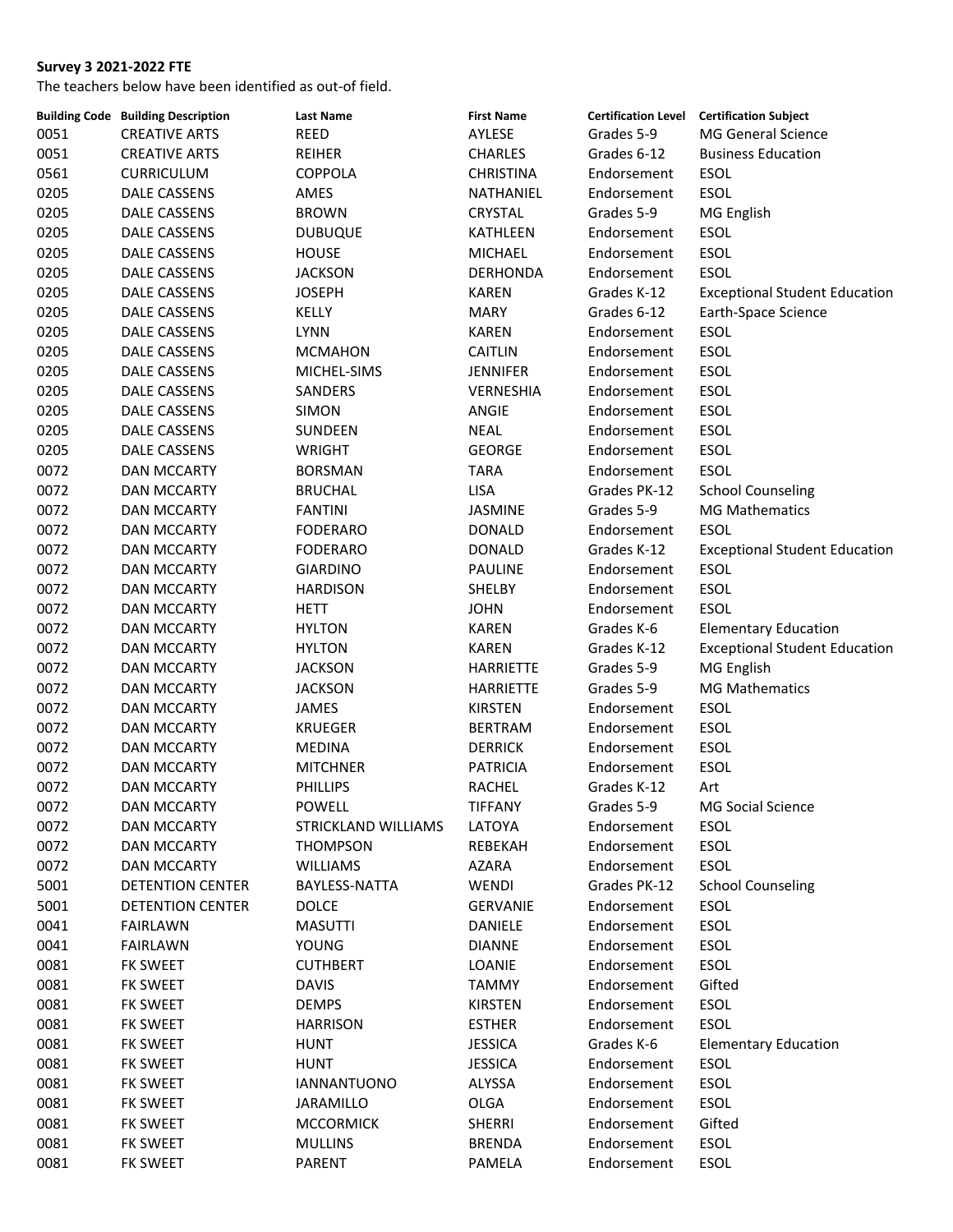|      | <b>Building Code Building Description</b> | <b>Last Name</b> | <b>First Name</b> |              | <b>Certification Level Certification Subject</b> |
|------|-------------------------------------------|------------------|-------------------|--------------|--------------------------------------------------|
| 0081 | <b>FK SWEET</b>                           | SENSENICH        | <b>LISA</b>       | Endorsement  | ESOL                                             |
| 0081 | FK SWEET                                  | <b>SLATER</b>    | <b>IMAN</b>       | Grades K-12  | Music                                            |
| 0081 | FK SWEET                                  | <b>WORKMAN</b>   | <b>KAYLA</b>      | Grades K-6   | <b>Elementary Education</b>                      |
| 0081 | FK SWEET                                  | <b>WORKMAN</b>   | KAYLA             | Endorsement  | <b>ESOL</b>                                      |
| 0241 | <b>FLORESTA</b>                           | <b>BALDWIN</b>   | <b>BRITNEY</b>    | Grades PK-12 | <b>School Counseling</b>                         |
| 0241 | <b>FLORESTA</b>                           | <b>BEGEANSMA</b> | <b>VICTOIRE</b>   | Endorsement  | <b>ESOL</b>                                      |
| 0241 | <b>FLORESTA</b>                           | <b>HODGE</b>     | <b>TORI</b>       | Grades K-12  | <b>Physical Education</b>                        |
| 0241 | <b>FLORESTA</b>                           | <b>JONES</b>     | ALLISON           | Endorsement  | <b>ESOL</b>                                      |
| 0241 | <b>FLORESTA</b>                           | LASASSO          | <b>NICHOLE</b>    | Grades K-6   | <b>Elementary Education</b>                      |
| 0241 | <b>FLORESTA</b>                           | LASASSO          | <b>NICHOLE</b>    | Endorsement  | <b>ESOL</b>                                      |
| 0241 | <b>FLORESTA</b>                           | <b>ROSENBERG</b> | <b>JENNIFER</b>   | Endorsement  | ESOL                                             |
| 0241 | <b>FLORESTA</b>                           | <b>SMITH</b>     | <b>ALANNA</b>     | Endorsement  | ESOL                                             |
| 0371 | <b>FOREST GROVE</b>                       | ARGUELLES        | MAGDA             | Endorsement  | <b>ESOL</b>                                      |
| 0371 | <b>FOREST GROVE</b>                       | <b>BONILLA</b>   | SHAQUILA          | Endorsement  | <b>ESOL</b>                                      |
| 0371 | <b>FOREST GROVE</b>                       | <b>BONILLA</b>   | SHAQUILA          | Grades 5-9   | MG English                                       |
| 0371 | <b>FOREST GROVE</b>                       | CANCINO          | RAFAEL            | Endorsement  | <b>ESOL</b>                                      |
| 0371 | <b>FOREST GROVE</b>                       | <b>CISNEROS</b>  | SAMANTHA          | Endorsement  | <b>ESOL</b>                                      |
| 0371 | <b>FOREST GROVE</b>                       | <b>CORLEY</b>    | <b>PATRICIA</b>   | Endorsement  | <b>ESOL</b>                                      |
| 0371 | <b>FOREST GROVE</b>                       | DANTES-NORCILUS  | <b>ESTONIE</b>    | Endorsement  | <b>ESOL</b>                                      |
| 0371 | <b>FOREST GROVE</b>                       | <b>DARLING</b>   | <b>CYNTYCHE</b>   | Grades K-12  |                                                  |
|      | <b>FOREST GROVE</b>                       |                  |                   | Grades 5-9   | <b>Exceptional Student Education</b>             |
| 0371 |                                           | <b>DARLING</b>   | <b>CYNTYCHE</b>   |              | MG English                                       |
| 0371 | <b>FOREST GROVE</b>                       | DIAZ-DUNCANS     | <b>ELIZABETH</b>  | Endorsement  | ESOL                                             |
| 0371 | <b>FOREST GROVE</b>                       | <b>DUNCANS</b>   | <b>JESSE</b>      | Endorsement  | <b>ESOL</b>                                      |
| 0371 | <b>FOREST GROVE</b>                       | <b>DUNCANS</b>   | <b>JESSE</b>      | Grades 5-9   | MG English                                       |
| 0371 | <b>FOREST GROVE</b>                       | <b>ESTEVES</b>   | MIA               | Endorsement  | ESOL                                             |
| 0371 | <b>FOREST GROVE</b>                       | HERNANDEZ        | <b>NATICHA</b>    | Endorsement  | <b>ESOL</b>                                      |
| 0371 | <b>FOREST GROVE</b>                       | <b>JASON</b>     | AYANNA            | Endorsement  | ESOL                                             |
| 0371 | <b>FOREST GROVE</b>                       | KIRKALDY         | <b>ELYSE</b>      | Endorsement  | ESOL                                             |
| 0371 | <b>FOREST GROVE</b>                       | <b>MONTILLA</b>  | ELIZABETH         | Endorsement  | <b>ESOL</b>                                      |
| 0371 | <b>FOREST GROVE</b>                       | <b>REDIC</b>     | BARBARA           | All Levels   | Any Acad. Coverage                               |
| 0371 | <b>FOREST GROVE</b>                       | <b>TURNER</b>    | AMELIA            | Endorsement  | ESOL                                             |
| 0371 | <b>FOREST GROVE</b>                       | WALUKIEWICZ      | JAMES             | Endorsement  | ESOL                                             |
| 0161 | FP CENTRAL                                | ARTEAGA          | ANDREA            | Endorsement  | ESOL                                             |
| 0161 | FP CENTRAL                                | <b>BAECHLE</b>   | <b>JEANNETTE</b>  | Endorsement  | <b>ESOL</b>                                      |
| 0161 | FP CENTRAL                                | <b>BECHT</b>     | JAMIE             | Endorsement  | ESOL                                             |
| 0161 | <b>FP CENTRAL</b>                         | <b>BOSTWICK</b>  | MICHAEL           | Grades 6-12  | Social Science                                   |
| 0161 | FP CENTRAL                                | <b>BRAIA</b>     | LAURETTE          | Endorsement  | ESOL                                             |
| 0161 | FP CENTRAL                                | <b>BROWN</b>     | DARLENE           | Grades 6-12  | English                                          |
| 0161 | FP CENTRAL                                | <b>BROWN</b>     | DARLENE           | Endorsement  | ESOL                                             |
| 0161 | FP CENTRAL                                | <b>BURKES</b>    | <b>ADORA</b>      | Grades 6-12  | Biology                                          |
| 0161 | FP CENTRAL                                | <b>BURKES</b>    | <b>ADORA</b>      | Grades 6-12  | Physics                                          |
| 0161 | FP CENTRAL                                | CASTANEDA        | <b>VICTORIA</b>   | Endorsement  | ESOL                                             |
| 0161 | FP CENTRAL                                | COLEMAN          | <b>EMILY</b>      | Grades 6-12  | Family & Consumer Science                        |
| 0161 | FP CENTRAL                                | <b>COUGHLIN</b>  | <b>MICHAEL</b>    | Endorsement  | ESOL                                             |
| 0161 | FP CENTRAL                                | COX              | AMY               | Endorsement  | ESOL                                             |
| 0161 | FP CENTRAL                                | CRAPNELL         | LISA              | Endorsement  | <b>ESOL</b>                                      |
| 0161 | FP CENTRAL                                | <b>DORCELIA</b>  | <b>GREGORY</b>    | Grades PK-12 | <b>School Counseling</b>                         |
| 0161 | FP CENTRAL                                | <b>FARROW</b>    | DAMOND            | Endorsement  | ESOL                                             |
| 0161 | FP CENTRAL                                | <b>FOREMAN</b>   | AMI               | Endorsement  | <b>ESOL</b>                                      |
| 0161 | FP CENTRAL                                | <b>JACAS</b>     | <b>KHALIQ</b>     | Grades K-12  | Health                                           |
| 0161 | FP CENTRAL                                | <b>JACOBS</b>    | <b>ELLIOT</b>     | Grades 6-12  | <b>Business Education</b>                        |
| 0161 | FP CENTRAL                                | KAGAN            | SHEILA            | Endorsement  | ESOL                                             |
| 0161 | FP CENTRAL                                | LA BARCA         | <b>JESSICA</b>    | Endorsement  | ESOL                                             |
|      |                                           |                  |                   |              |                                                  |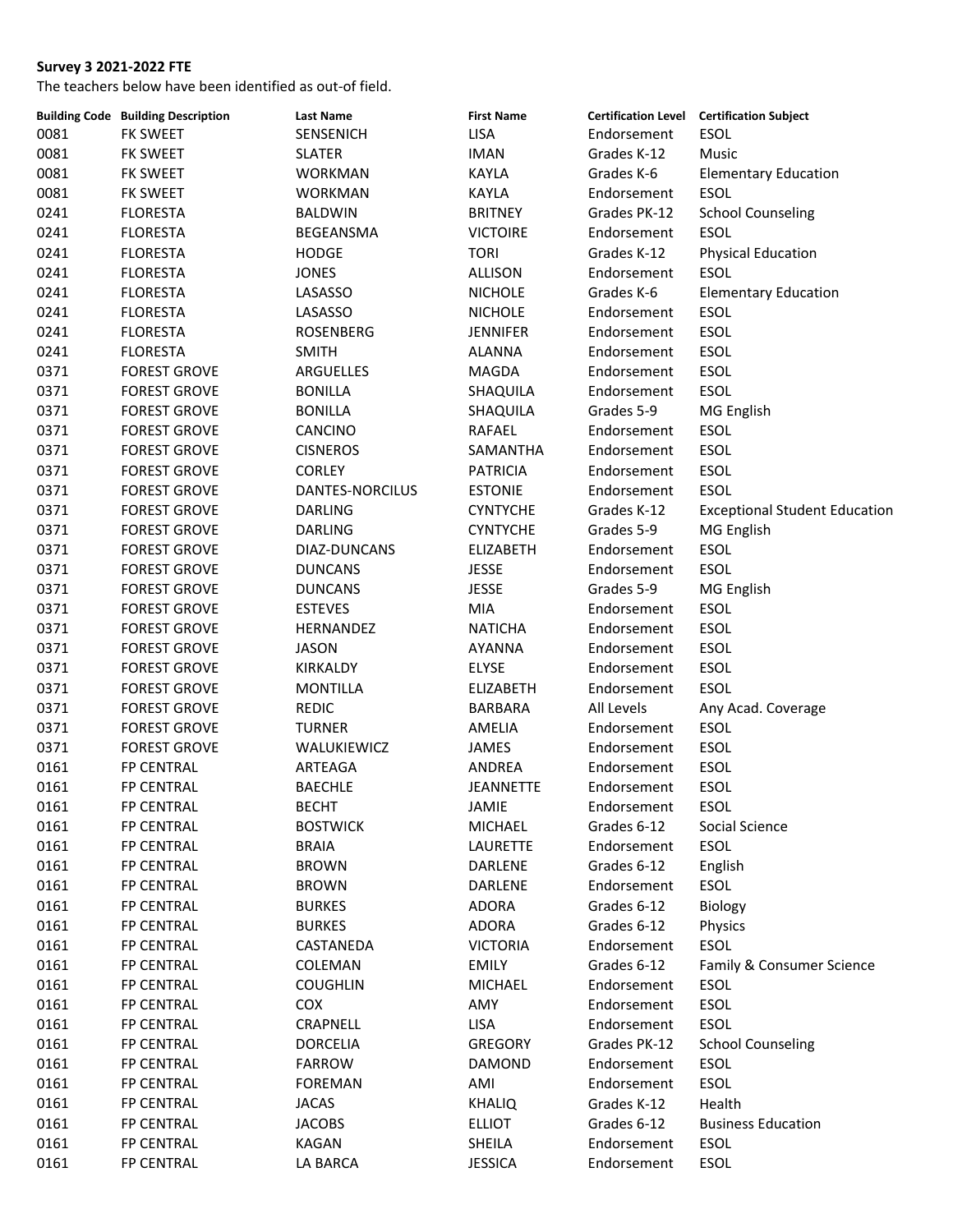|      | <b>Building Code Building Description</b> | <b>Last Name</b>        | <b>First Name</b>  |              | Certification Level Certification Subject |
|------|-------------------------------------------|-------------------------|--------------------|--------------|-------------------------------------------|
| 0161 | FP CENTRAL                                | MARSHALLECK             | <b>DWIGHT</b>      | Grades 6-12  | Engineering and Technology Edu            |
| 0161 | <b>FP CENTRAL</b>                         | <b>MONLOUIS</b>         | <b>SHEAON</b>      | Endorsement  | <b>ESOL</b>                               |
| 0161 | <b>FP CENTRAL</b>                         | <b>MONLOUIS</b>         | SHEAON             | Grades 6-12  | Social Science                            |
| 0161 | FP CENTRAL                                | O'CONNOR                | <b>MOLLY</b>       | Grades 6-12  | Mathematics                               |
| 0161 | <b>FP CENTRAL</b>                         | <b>ROMANO</b>           | <b>MICHAEL</b>     | Grades 6-12  | Social Science                            |
| 0161 | <b>FP CENTRAL</b>                         | <b>SCOTT</b>            | WANDA              | Endorsement  | <b>ESOL</b>                               |
| 0161 | <b>FP CENTRAL</b>                         | <b>SMITH</b>            | <b>CHINNELL</b>    | Endorsement  | <b>ESOL</b>                               |
| 0161 | FP CENTRAL                                | <b>SMITH</b>            | <b>CHINNELL</b>    | Endorsement  | Reading                                   |
| 0161 | <b>FP CENTRAL</b>                         | <b>SMITH</b>            | <b>LISA</b>        | Endorsement  | ESOL                                      |
| 0161 | <b>FP CENTRAL</b>                         | SULLIVAN                | KAITLYN            | Grades 6-12  | Chemistry                                 |
| 0161 | <b>FP CENTRAL</b>                         | <b>TENNELL</b>          | <b>EMMETT</b>      | Grades 5-9   | <b>MG Social Science</b>                  |
| 0161 | <b>FP CENTRAL</b>                         | <b>WOODS</b>            | ANTONYO            | Grades 5-9   | <b>MG Mathematics</b>                     |
| 0161 | <b>FP CENTRAL</b>                         | <b>WRIGHT</b>           | <b>KRISTOFFER</b>  | Grades 6-12  | English                                   |
| 0201 | FP WESTWOOD                               | <b>BROSSEAU</b>         | CATHERINE          | Endorsement  | ESOL                                      |
| 0201 | FP WESTWOOD                               | <b>CURRY-WATTS</b>      | <b>TIA</b>         | Endorsement  | <b>ESOL</b>                               |
| 0201 | FP WESTWOOD                               | <b>FODERARO</b>         | <b>KRISTINA</b>    | Endorsement  | <b>ESOL</b>                               |
| 0201 | FP WESTWOOD                               | <b>KOKELL</b>           | <b>CHRISTOPHER</b> | Grades 6-12  | Mathematics                               |
| 0201 | FP WESTWOOD                               | <b>KYRIAKIDES</b>       | <b>MELINDA</b>     | Endorsement  | ESOL                                      |
| 0201 | FP WESTWOOD                               | <b>MORGAN</b>           | <b>DESTINEE</b>    | Endorsement  | ESOL                                      |
| 0201 | FP WESTWOOD                               | <b>MORTENSEN</b>        | <b>HEIDI</b>       | Endorsement  | <b>ESOL</b>                               |
| 0201 | FP WESTWOOD                               | <b>NEITA</b>            | SANDRA             | Grades 6-12  | Mathematics                               |
| 0201 | FP WESTWOOD                               | <b>PIERRE</b>           | BARBARA            | Grades PK-12 | <b>School Counseling</b>                  |
|      |                                           |                         |                    |              |                                           |
| 0201 | FP WESTWOOD                               | SARHAN                  | SUZAN              | Endorsement  | <b>ESOL</b>                               |
| 0201 | FP WESTWOOD                               | <b>SCALES</b>           | <b>JODIE</b>       | Endorsement  | <b>ESOL</b>                               |
| 0201 | FP WESTWOOD                               | <b>STOB</b>             | SOPHIYA            | Grades K-12  | World Language - Spanish                  |
| 0201 | FP WESTWOOD                               | <b>STUBBS</b>           | <b>KEVIETTE</b>    | Grades PK-12 | <b>School Counseling</b>                  |
| 0201 | FP WESTWOOD                               | WALLACE                 | <b>VIVIAN</b>      | Endorsement  | <b>ESOL</b>                               |
| 0201 | FP WESTWOOD                               | <b>WILKS</b>            | DANIEL             | Endorsement  | <b>ESOL</b>                               |
| 0231 | LAKEWOOD PARK                             | <b>BEAUMIER</b>         | ALEXANDRA          | Endorsement  | <b>ESOL</b>                               |
| 0231 | LAKEWOOD PARK                             | <b>BEAUMIER</b>         | <b>MAURA</b>       | Grades K-6   | <b>Elementary Education</b>               |
| 0231 | LAKEWOOD PARK                             | <b>BEAUMIER</b>         | <b>MAURA</b>       | Endorsement  | <b>ESOL</b>                               |
| 0231 | LAKEWOOD PARK                             | BLASZKIEWICZ            | <b>MARIA</b>       | Grades K-6   | <b>Elementary Education</b>               |
| 0231 | LAKEWOOD PARK                             | BLASZKIEWICZ            | <b>MARIA</b>       | Endorsement  | <b>ESOL</b>                               |
| 0231 | LAKEWOOD PARK                             | <b>BROCK-WILLIAMS</b>   | <b>NAKISHA</b>     | Grades K-6   | <b>Elementary Education</b>               |
| 0231 | LAKEWOOD PARK                             | <b>FISHER</b>           | JALEN              | Endorsement  | ESOL                                      |
| 0231 | LAKEWOOD PARK                             | <b>GARDNER</b>          | <b>TIFFANY</b>     | Endorsement  | ESOL                                      |
| 0231 | LAKEWOOD PARK                             | <b>GATES</b>            | ERIC               | Endorsement  | ESOL                                      |
| 0231 | LAKEWOOD PARK                             | <b>JOHNSON</b>          | MELISSA            | Endorsement  | ESOL                                      |
| 0231 | LAKEWOOD PARK                             | <b>JONES</b>            | <b>DONALE</b>      | Endorsement  | ESOL                                      |
| 0231 | LAKEWOOD PARK                             | <b>MITCHELL</b>         | <b>TONI</b>        | Endorsement  | ESOL                                      |
| 0231 | LAKEWOOD PARK                             | ORTEGA                  | <b>TABITHA</b>     | Endorsement  | ESOL                                      |
| 0231 | LAKEWOOD PARK                             | PAUL                    | <b>MARTINE</b>     | Endorsement  | ESOL                                      |
| 0231 | LAKEWOOD PARK                             | PILLSBURY               | PAULA              | Endorsement  | ESOL                                      |
| 0231 | LAKEWOOD PARK                             | <b>QUINTERO LACOURT</b> | <b>MARIETTE</b>    | Endorsement  | ESOL                                      |
| 0231 | LAKEWOOD PARK                             | <b>RIVERA</b>           | LIZ MARIE          | Endorsement  | ESOL                                      |
| 0231 | LAKEWOOD PARK                             | SANCHEZ CRUZ            | <b>KEISY</b>       | Grades K-6   | <b>Elementary Education</b>               |
| 0231 | LAKEWOOD PARK                             | SANCHEZ CRUZ            | <b>KEISY</b>       | Endorsement  | <b>ESOL</b>                               |
| 0231 | LAKEWOOD PARK                             | <b>STAPLETON</b>        | <b>EMILY</b>       | Grades K-6   | <b>Elementary Education</b>               |
| 0231 | LAKEWOOD PARK                             | <b>SUGGS</b>            | TRACEY             | Endorsement  | <b>ESOL</b>                               |
| 0231 | LAKEWOOD PARK                             | WELLS                   | SHIMERA            | Grades K-6   | <b>Elementary Education</b>               |
| 0231 | LAKEWOOD PARK                             | WELLS                   | SHIMERA            | Endorsement  | ESOL                                      |
| 0061 | LAWNWOOD                                  | ABBATE                  | LELA               | Grades K-6   | <b>Elementary Education</b>               |
| 0061 | LAWNWOOD                                  | ABBATE                  | LELA               | Endorsement  | ESOL                                      |
|      |                                           |                         |                    |              |                                           |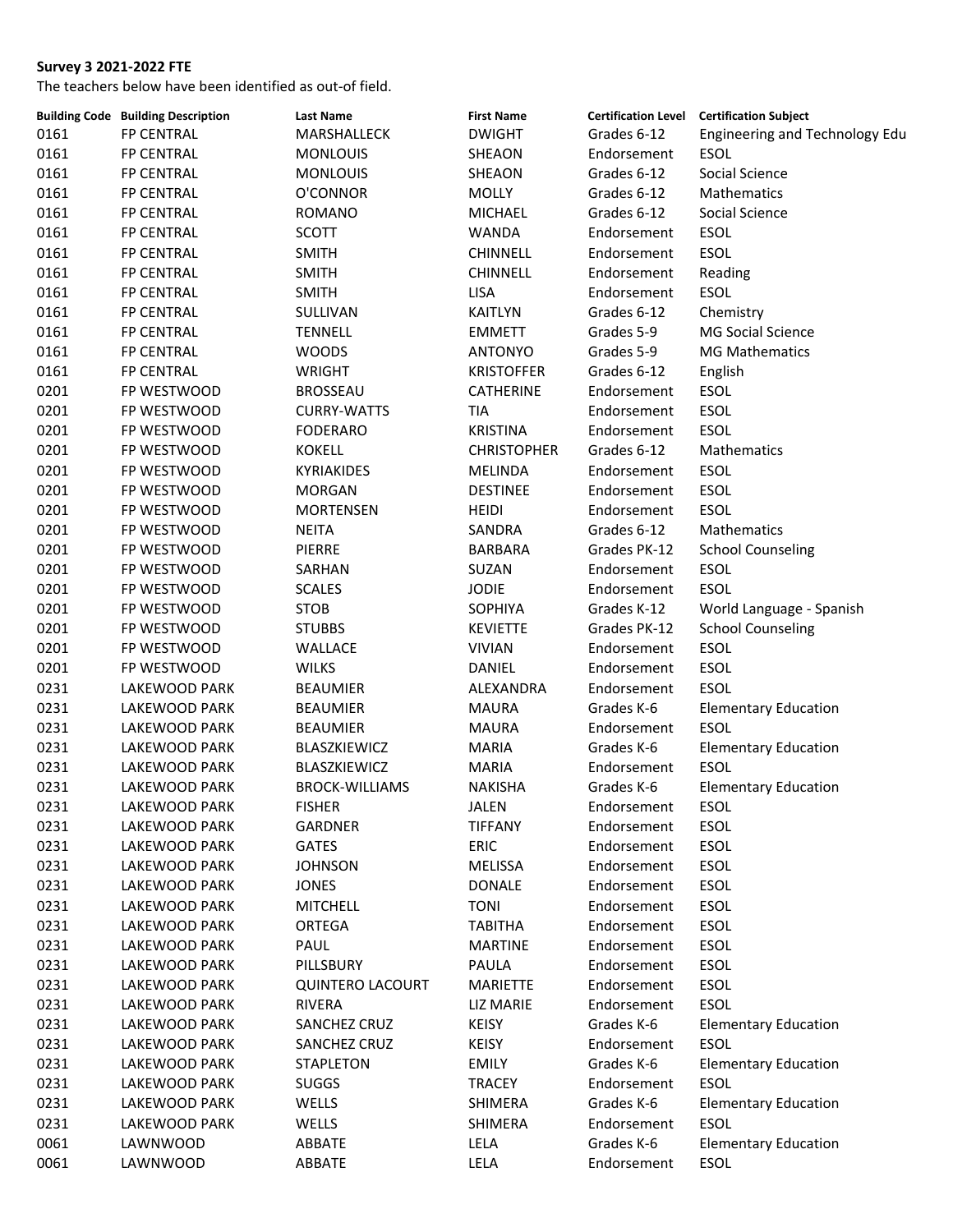|      | <b>Building Code Building Description</b> | <b>Last Name</b>    | <b>First Name</b> |              | Certification Level Certification Subject |
|------|-------------------------------------------|---------------------|-------------------|--------------|-------------------------------------------|
| 0061 | LAWNWOOD                                  | ADAMS               | <b>TAMIKA</b>     | Endorsement  | ESOL                                      |
| 0061 | LAWNWOOD                                  | ANDRE               | SHACANA           | Endorsement  | ESOL                                      |
| 0061 | LAWNWOOD                                  | <b>ANNEN</b>        | LAUREN            | Endorsement  | ESOL                                      |
| 0061 | LAWNWOOD                                  | <b>BELLONE</b>      | JENNIE            | Grades K-6   | <b>Elementary Education</b>               |
| 0061 | LAWNWOOD                                  | <b>BELLONE</b>      | JENNIE            | Endorsement  | ESOL                                      |
| 0061 | LAWNWOOD                                  | <b>BOPP</b>         | <b>DONNA</b>      | Endorsement  | <b>ESOL</b>                               |
| 0061 | LAWNWOOD                                  | <b>BURNS</b>        | <b>ERICA</b>      | Endorsement  | <b>ESOL</b>                               |
| 0061 | LAWNWOOD                                  | FERRARA-SLATER      | <b>DENISE</b>     | Endorsement  | Gifted                                    |
| 0061 | LAWNWOOD                                  | <b>HADDOCK</b>      | <b>TAYLOR</b>     | Grades K-6   | <b>Elementary Education</b>               |
| 0061 | LAWNWOOD                                  | <b>HADDOCK</b>      | <b>TAYLOR</b>     | Endorsement  | ESOL                                      |
| 0061 | LAWNWOOD                                  | <b>HAMMETT</b>      | <b>MORGEN</b>     | Endorsement  | ESOL                                      |
| 0061 | LAWNWOOD                                  | <b>HARRIS JONES</b> | JILLIAN           | Endorsement  | <b>ESOL</b>                               |
| 0061 | LAWNWOOD                                  | <b>HENSKI</b>       | <b>KORTNEE</b>    | Endorsement  | <b>ESOL</b>                               |
| 0061 | LAWNWOOD                                  | <b>HONORAT</b>      | <b>JUNE</b>       | Endorsement  | <b>ESOL</b>                               |
| 0061 | LAWNWOOD                                  | <b>JACOB</b>        | <b>CHARLES</b>    | Endorsement  | <b>ESOL</b>                               |
| 0061 | LAWNWOOD                                  | <b>MITCHELL</b>     | <b>COLLEEN</b>    | Grades K-6   | <b>Elementary Education</b>               |
| 0061 | LAWNWOOD                                  | <b>MITCHELL</b>     | COLLEEN           | Endorsement  | ESOL                                      |
| 0061 | LAWNWOOD                                  | <b>OWENS</b>        | ZAKIYYAH          | Endorsement  | ESOL                                      |
| 0061 | LAWNWOOD                                  | SIMPSON-RESNIK      | <b>GENEVA</b>     | Grades K-6   | <b>Elementary Education</b>               |
| 0061 | LAWNWOOD                                  | SOLORZANO           | <b>CHRIS</b>      | Endorsement  | <b>ESOL</b>                               |
| 0061 | LAWNWOOD                                  | SWEIGART            | SANDRA            | Endorsement  | ESOL                                      |
|      |                                           |                     |                   |              |                                           |
| 0061 | LAWNWOOD                                  | <b>WRIGHT</b>       | <b>TRISTA</b>     | Endorsement  | <b>ESOL</b>                               |
| 0121 | <b>LINCOLN PARK</b>                       | ANGEL               | ANDREA            | Endorsement  | <b>ESOL</b>                               |
| 0121 | <b>LINCOLN PARK</b>                       | <b>BRISTOW</b>      | RACHEL            | Endorsement  | <b>ESOL</b>                               |
| 0121 | <b>LINCOLN PARK</b>                       | <b>FLEET</b>        | SHANNON           | Endorsement  | <b>ESOL</b>                               |
| 0121 | <b>LINCOLN PARK</b>                       | <b>FLEET</b>        | SHANNON           | Endorsement  | Gifted                                    |
| 0121 | <b>LINCOLN PARK</b>                       | <b>KING</b>         | ASHLEY            | Endorsement  | ESOL                                      |
| 0121 | <b>LINCOLN PARK</b>                       | <b>MONTGOMERY</b>   | <b>BRANDY</b>     | Endorsement  | ESOL                                      |
| 0121 | <b>LINCOLN PARK</b>                       | <b>OZYJOWSKI</b>    | CASSONDRA         | Endorsement  | ESOL                                      |
| 0121 | <b>LINCOLN PARK</b>                       | SALEKI              | SHIDEH            | Grades PK-12 | <b>School Counseling</b>                  |
| 0121 | <b>LINCOLN PARK</b>                       | <b>SIMMONS</b>      | <b>HEATHER</b>    | Endorsement  | <b>ESOL</b>                               |
| 0121 | <b>LINCOLN PARK</b>                       | <b>SIMMONS</b>      | <b>HEATHER</b>    | Endorsement  | Gifted                                    |
| 0361 | MANATEE                                   | ARNOLD              | <b>DARA</b>       | Endorsement  | <b>ESOL</b>                               |
| 0361 | MANATEE                                   | <b>BREWER</b>       | <b>JUSTIN</b>     | Endorsement  | <b>ESOL</b>                               |
| 0361 | MANATEE                                   | CLASBY              | JILIAN            | Endorsement  | Reading                                   |
| 0361 | MANATEE                                   | <b>COFFEY</b>       | <b>JESSICA</b>    | Endorsement  | <b>ESOL</b>                               |
| 0361 | <b>MANATEE</b>                            | <b>DERKACH</b>      | SUSAN             | Grades K-6   | <b>Elementary Education</b>               |
| 0361 | MANATEE                                   | <b>DERKACH</b>      | SUSAN             | Endorsement  | <b>ESOL</b>                               |
| 0361 | <b>MANATEE</b>                            | <b>DERKACH</b>      | SUSAN             | Grades 5-9   | MG English                                |
| 0361 | <b>MANATEE</b>                            | <b>DERKACH</b>      | SUSAN             | Grades 5-9   | MG General Science                        |
| 0361 | <b>MANATEE</b>                            | <b>DERKACH</b>      | SUSAN             | Grades 5-9   | <b>MG Social Science</b>                  |
| 0361 | MANATEE                                   | <b>DERKACH</b>      | SUSAN             | Endorsement  | Reading                                   |
| 0361 | MANATEE                                   | <b>ELDRIDGE</b>     | ASHELY            | Endorsement  | <b>ESOL</b>                               |
| 0361 | MANATEE                                   | <b>JEROME</b>       | JANET             | Grades PK-12 | <b>School Counseling</b>                  |
| 0361 | <b>MANATEE</b>                            | <b>YOUNG</b>        | <b>TUCKER</b>     | Endorsement  | <b>ESOL</b>                               |
| 0341 | <b>MARIPOSA</b>                           | <b>ASQUINO</b>      | DANIELLE          | Endorsement  | <b>ESOL</b>                               |
| 0341 | <b>MARIPOSA</b>                           | <b>BEE</b>          | KATHLEEN          | Endorsement  | <b>ESOL</b>                               |
| 0341 | <b>MARIPOSA</b>                           | <b>BIEGNER</b>      | <b>TAMMY</b>      | Endorsement  | <b>ESOL</b>                               |
| 0341 | <b>MARIPOSA</b>                           | <b>BIONDOLILLO</b>  | JULIA             | Endorsement  | <b>ESOL</b>                               |
| 0341 | <b>MARIPOSA</b>                           | <b>FORRESTER</b>    | <b>MICHEAL</b>    | Endorsement  | ESOL                                      |
| 0341 | <b>MARIPOSA</b>                           | HELDERMAN           | SARAH             | Endorsement  | ESOL                                      |
| 0341 | <b>MARIPOSA</b>                           | KORZENIWOSKI        | <b>JENNIFER</b>   | Endorsement  | ESOL                                      |
| 0341 | MARIPOSA                                  | LANTAIGNE           | SARA              | Endorsement  | ESOL                                      |
|      |                                           |                     |                   |              |                                           |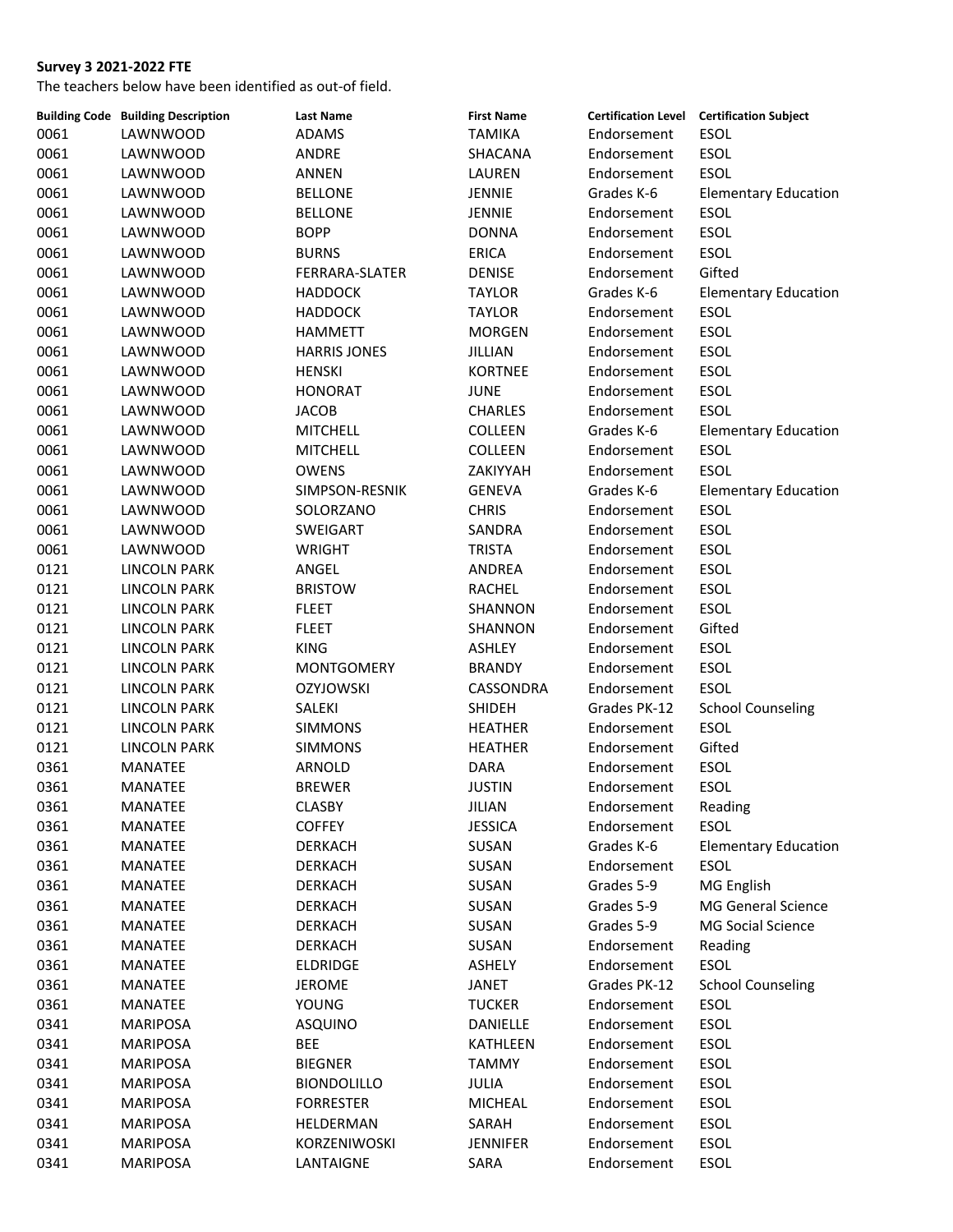|              | <b>Building Code Building Description</b> | <b>Last Name</b>                        | <b>First Name</b> |              | <b>Certification Level Certification Subject</b> |
|--------------|-------------------------------------------|-----------------------------------------|-------------------|--------------|--------------------------------------------------|
| 0341         | <b>MARIPOSA</b>                           | <b>RYAN</b>                             | <b>SUMMER</b>     | Endorsement  | ESOL                                             |
| 0221         | <b>MORNINGSIDE</b>                        | <b>ADAMS</b>                            | <b>ROBIN</b>      | Endorsement  | <b>ESOL</b>                                      |
| 0221         | MORNINGSIDE                               | <b>BOLTON</b>                           | SARA              | Endorsement  | Gifted                                           |
| 0221         | MORNINGSIDE                               | <b>JONAS</b>                            | <b>NOEMI</b>      | Endorsement  | ESOL                                             |
| 0221         | <b>MORNINGSIDE</b>                        | <b>MADONIA</b>                          | <b>KEISHA</b>     | Endorsement  | ESOL                                             |
| 0221         | <b>MORNINGSIDE</b>                        | PANACCIONE                              | <b>CHRISTINA</b>  | Endorsement  | ESOL                                             |
| 0221         | MORNINGSIDE                               | <b>STAPLES</b>                          | <b>BRANDI</b>     | Endorsement  | Gifted                                           |
| 0261         | <b>NORTHPORT</b>                          | <b>APOSTOLICO</b>                       | <b>ROSA</b>       | Endorsement  | ESOL                                             |
| 0261         | <b>NORTHPORT</b>                          | <b>APOSTOLICO</b>                       | <b>ROSA</b>       | Endorsement  | Gifted                                           |
| 0261         | <b>NORTHPORT</b>                          | <b>BENNETT</b>                          | <b>JEFFREY</b>    | Endorsement  | Gifted                                           |
| 0261         | <b>NORTHPORT</b>                          | <b>CARTER</b>                           | <b>MATTHEW</b>    | Endorsement  | ESOL                                             |
| 0261         | <b>NORTHPORT</b>                          | DARGENIO                                | <b>DOLORES</b>    | Endorsement  | <b>ESOL</b>                                      |
| 0261         | <b>NORTHPORT</b>                          | <b>ELLERT</b>                           | LAURA             | Grades 5-9   | <b>MG General Science</b>                        |
| 0261         | <b>NORTHPORT</b>                          | <b>FOX</b>                              | LACEY             | Endorsement  | ESOL                                             |
| 0261         | <b>NORTHPORT</b>                          | <b>HACKETT</b>                          | <b>MADISON</b>    | Endorsement  | ESOL                                             |
| 0261         | <b>NORTHPORT</b>                          | <b>HAMILTON</b>                         | <b>KAELYN</b>     | Endorsement  | ESOL                                             |
| 0261         | <b>NORTHPORT</b>                          | <b>HAMILTON</b>                         | KAELYN            | Grades 5-9   | MG English                                       |
| 0261         | <b>NORTHPORT</b>                          | <b>HINDER</b>                           | <b>BRIANNA</b>    | Grades K-6   | <b>Elementary Education</b>                      |
| 0261         | <b>NORTHPORT</b>                          | <b>HINDER</b>                           | <b>BRIANNA</b>    | Endorsement  | <b>ESOL</b>                                      |
| 0261         | <b>NORTHPORT</b>                          | <b>HUGHES</b>                           | <b>KRISTIN</b>    | Endorsement  | Gifted                                           |
| 0261         | <b>NORTHPORT</b>                          | KORONA                                  | JEAN-ANN          | Endorsement  | ESOL                                             |
| 0261         | <b>NORTHPORT</b>                          | <b>LESLIE</b>                           | CHRISAN           | Endorsement  | <b>ESOL</b>                                      |
| 0261         | <b>NORTHPORT</b>                          | <b>LESLIE</b>                           | <b>CHRISAN</b>    | Grades 5-9   | <b>MG Mathematics</b>                            |
| 0261         | <b>NORTHPORT</b>                          | <b>LYNCH</b>                            | CARLINE           | Grades K-12  | <b>Exceptional Student Education</b>             |
| 0261         | <b>NORTHPORT</b>                          | <b>LYNCH</b>                            | <b>DERON</b>      | Grades K-6   | <b>Elementary Education</b>                      |
| 0261         | <b>NORTHPORT</b>                          | <b>LYNCH</b>                            | <b>DERON</b>      | Endorsement  | ESOL                                             |
| 0261         | <b>NORTHPORT</b>                          | <b>LYNCH</b>                            | <b>DERON</b>      | Grades K-12  | <b>Exceptional Student Education</b>             |
| 0261         | <b>NORTHPORT</b>                          | MACKENZIE                               | ANDREW            | Endorsement  | <b>ESOL</b>                                      |
| 0261         | <b>NORTHPORT</b>                          | <b>MARTIRE</b>                          | ANGELA            | Endorsement  | <b>ESOL</b>                                      |
| 0261         | NORTHPORT                                 | <b>NELSON III</b>                       | <b>BERT</b>       | Grades 5-9   | <b>MG Mathematics</b>                            |
| 0261         | <b>NORTHPORT</b>                          | PEREZ                                   | <b>JOHARI</b>     | Endorsement  | Autism                                           |
| 0261         | <b>NORTHPORT</b>                          | PEREZ                                   | <b>JOHARI</b>     | Endorsement  | <b>ESOL</b>                                      |
| 0261         | <b>NORTHPORT</b>                          | PEREZ                                   | <b>JOHARI</b>     | Grades K-12  | <b>Exceptional Student Education</b>             |
| 0261         | <b>NORTHPORT</b>                          | PEREZ                                   | <b>PAYTON</b>     | Grades K-6   | <b>Elementary Education</b>                      |
| 0261         | <b>NORTHPORT</b>                          | PRYDE-RODRIGUEZ                         | <b>ALEXIS</b>     | Endorsement  | ESOL                                             |
| 0261         | <b>NORTHPORT</b>                          | <b>SMITH</b>                            | <b>CHRISTINE</b>  | Endorsement  | ESOL                                             |
| 0261         | NORTHPORT                                 | SPIVEY                                  | MICHAEL           | Endorsement  | <b>ESOL</b>                                      |
| 0261         | <b>NORTHPORT</b>                          | <b>SWART</b>                            | <b>EVAN</b>       | Endorsement  | ESOL                                             |
| 0261         | <b>NORTHPORT</b>                          | <b>SWART</b>                            | <b>EVAN</b>       | Endorsement  | Gifted                                           |
| 0261         | <b>NORTHPORT</b>                          | <b>TATE-GRANDISON</b>                   | <b>SHIRLEY</b>    | Grades K-6   | <b>Elementary Education</b>                      |
|              | <b>NORTHPORT</b>                          | TATE-GRANDISON                          |                   | Endorsement  | ESOL                                             |
| 0261<br>0261 |                                           |                                         | <b>SHIRLEY</b>    |              | <b>Educational Media Specialist</b>              |
|              | <b>NORTHPORT</b>                          | <b>WITHEROW</b>                         | <b>WHITNEY</b>    | Grades PK-12 | <b>ESOL</b>                                      |
| 0261         | <b>NORTHPORT</b>                          | <b>WITHEROW</b><br><b>WOOD-NEWBERRY</b> | <b>WHITNEY</b>    | Endorsement  | <b>ESOL</b>                                      |
| 0261         | <b>NORTHPORT</b>                          |                                         | ANDREA            | Endorsement  | <b>ESOL</b>                                      |
| 0351         | OAK HAMMOCK                               | <b>BUCHANAN</b>                         | <b>CAITLIN</b>    | Endorsement  |                                                  |
| 0351         | OAK HAMMOCK                               | <b>CAPPELLI</b>                         | <b>LISA</b>       | Grades 5-9   | MG English                                       |
| 0351         | OAK HAMMOCK                               | <b>CAPPELLI</b>                         | LISA              | Grades 5-9   | <b>MG General Science</b>                        |
| 0351         | OAK HAMMOCK                               | CAPPELLI                                | <b>LISA</b>       | Grades 5-9   | <b>MG Mathematics</b>                            |
| 0351         | OAK HAMMOCK                               | <b>CAPPELLI</b>                         | <b>LISA</b>       | Endorsement  | Reading                                          |
| 0351         | OAK HAMMOCK                               | <b>CHAFFEE</b>                          | <b>JOHN</b>       | Endorsement  | ESOL                                             |
| 0351         | OAK HAMMOCK                               | <b>CLERC</b>                            | <b>CHRISTINA</b>  | Endorsement  | ESOL                                             |
| 0351         | OAK HAMMOCK                               | <b>DONAS</b>                            | <b>CHRISTINA</b>  | Endorsement  | ESOL                                             |
| 0351         | OAK HAMMOCK                               | <b>GARCIA</b>                           | <b>IRMA</b>       | Endorsement  | ESOL                                             |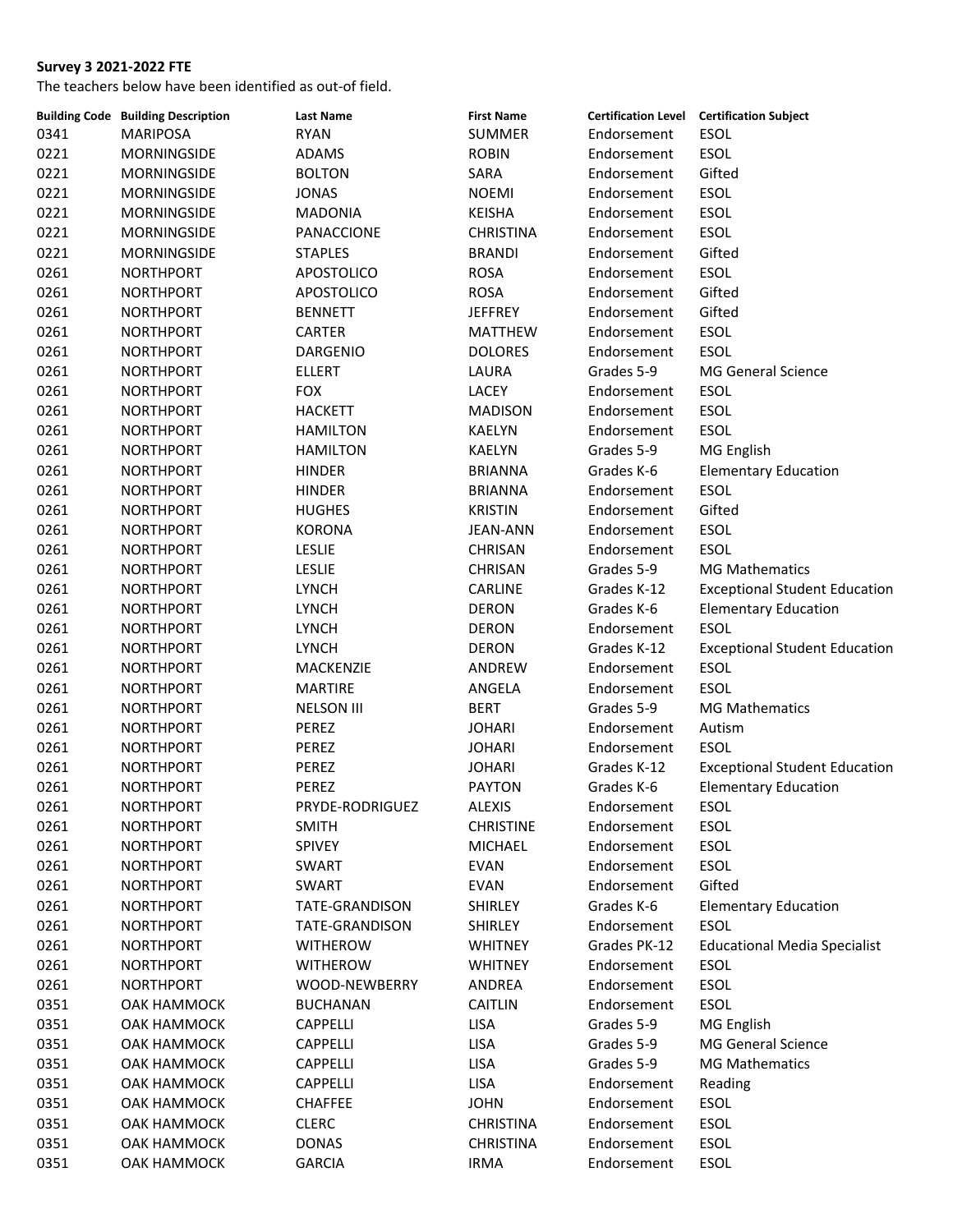|      | <b>Building Code Building Description</b> | <b>Last Name</b>        | <b>First Name</b>   | <b>Certification Level</b> | <b>Certification Subject</b>         |
|------|-------------------------------------------|-------------------------|---------------------|----------------------------|--------------------------------------|
| 0351 | OAK HAMMOCK                               | <b>GARCIA</b>           | <b>KAYLA</b>        | Endorsement                | <b>ESOL</b>                          |
| 0351 | <b>OAK HAMMOCK</b>                        | <b>GLENDINNING</b>      | <b>KAYLYN</b>       | Grades 5-9                 | MG General Science                   |
| 0351 | OAK HAMMOCK                               | <b>JACKSON</b>          | <b>LINDSEY</b>      | Endorsement                | ESOL                                 |
| 0351 | OAK HAMMOCK                               | <b>MCNAB</b>            | <b>BRYAN</b>        | Endorsement                | <b>ESOL</b>                          |
| 0351 | OAK HAMMOCK                               | <b>MORLEY</b>           | MEGAN               | Endorsement                | ESOL                                 |
| 0351 | OAK HAMMOCK                               | PATTERSON               | <b>AIYANA</b>       | Endorsement                | ESOL                                 |
| 0351 | OAK HAMMOCK                               | PETERSON                | <b>HEATHER</b>      | Endorsement                | ESOL                                 |
| 0351 | OAK HAMMOCK                               | REYNOLDS                | <b>EMILEE</b>       | Endorsement                | <b>ESOL</b>                          |
| 0351 | OAK HAMMOCK                               | SAVANELLO MCQUAY        | <b>NICOLE</b>       | Grades 5-9                 | MG English                           |
| 0351 | OAK HAMMOCK                               | SAVANELLO MCQUAY        | <b>NICOLE</b>       | Grades 5-9                 | <b>MG Mathematics</b>                |
| 0351 | OAK HAMMOCK                               | <b>SMITH</b>            | <b>HEATHER</b>      | Endorsement                | ESOL                                 |
| 0351 | OAK HAMMOCK                               | <b>STAUB</b>            | <b>RENEE</b>        | Endorsement                | <b>ESOL</b>                          |
| 0351 | OAK HAMMOCK                               | WHITEHEAD               | CARMEN              | Endorsement                | <b>ESOL</b>                          |
| 0351 | OAK HAMMOCK                               | WILSON-BROWN            | TRENISA             | Endorsement                | <b>ESOL</b>                          |
| 0020 | <b>PALM POINTE</b>                        | <b>ADLER</b>            | JANINE              | Endorsement                | ESOL                                 |
| 0020 | <b>PALM POINTE</b>                        | <b>ALMEIDA</b>          | MARGARET            | Grades 5-9                 | MG English                           |
| 0020 | PALM POINTE                               | <b>BEDNAR</b>           | <b>HEATHER</b>      | Endorsement                | ESOL                                 |
| 0020 | PALM POINTE                               | <b>CROOKS</b>           | <b>COURTNEY</b>     | Grades 5-9                 | MG English                           |
| 0020 | <b>PALM POINTE</b>                        | FERNANDEZ               | ANGELA              | Endorsement                | ESOL                                 |
| 0020 | PALM POINTE                               | KEELE                   | <b>HOLLY</b>        | Endorsement                | ESOL                                 |
| 0020 | <b>PALM POINTE</b>                        | <b>KOCIUBA</b>          | <b>DAVID</b>        | Endorsement                | ESOL                                 |
| 0020 | PALM POINTE                               | <b>MCKENNA</b>          | <b>KELSIE</b>       | Endorsement                | ESOL                                 |
| 0020 | <b>PALM POINTE</b>                        | <b>MOLNER</b>           | MEGAN               | Grades K-6                 | <b>Elementary Education</b>          |
| 0020 | <b>PALM POINTE</b>                        | <b>MOLNER</b>           | MEGAN               | Endorsement                | <b>ESOL</b>                          |
| 0020 | PALM POINTE                               | <b>PUHLOVSKY</b>        | <b>TARA</b>         | Grades 5-9                 | <b>MG General Science</b>            |
| 0020 | <b>PALM POINTE</b>                        | <b>QUEIRUGA SANCHEZ</b> | <b>ALICE</b>        | Endorsement                | ESOL                                 |
| 0020 | <b>PALM POINTE</b>                        | SAGAN                   | KATHLEEN            | Endorsement                | ESOL                                 |
| 0020 | PALM POINTE                               | <b>SKURSKY</b>          | STEPHANIE           | Endorsement                | <b>ESOL</b>                          |
| 0020 | <b>PALM POINTE</b>                        | <b>SPARKS</b>           | RACHEL              | Grades PK-12               | <b>School Counseling</b>             |
| 0020 | PALM POINTE                               | <b>VAN ALLEN</b>        | PAULINE             | Endorsement                | ESOL                                 |
| 0020 | <b>PALM POINTE</b>                        | <b>WADSWORTH</b>        | KIMBERLY            | Endorsement                | ESOL                                 |
| 0020 | <b>PALM POINTE</b>                        | WAMBLE                  | MELISSA             | Endorsement                | Autism                               |
| 0020 | <b>PALM POINTE</b>                        | WAMBLE                  | MELISSA             | Grades K-6                 | <b>Elementary Education</b>          |
| 0020 | <b>PALM POINTE</b>                        | <b>WAMBLE</b>           | MELISSA             | Grades K-12                | <b>Exceptional Student Education</b> |
| 0020 | <b>PALM POINTE</b>                        | <b>WOOD</b>             | SHANNON             | Endorsement                | <b>ESOL</b>                          |
| 0311 | PARKWAY                                   | <b>BILLITER ANDREWS</b> | DARLA               | Endorsement                | ESOL                                 |
| 0311 | PARKWAY                                   | <b>BLATCHFORD</b>       | AMBER               | Endorsement                | <b>ESOL</b>                          |
| 0311 | PARKWAY                                   | <b>BOYD</b>             | SHAY-LYNN           | Endorsement                | ESOL                                 |
| 0311 | PARKWAY                                   | CANADA                  | <b>SHARI</b>        | Endorsement                | ESOL                                 |
| 0311 | PARKWAY                                   | <b>FREDERICK</b>        | CATHERINE           | Endorsement                | ESOL                                 |
| 0311 | PARKWAY                                   | <b>HULSEY</b>           | CAREN               | Endorsement                | ESOL                                 |
| 0311 | PARKWAY                                   | LAURITANO               | <b>TAMARA</b>       | Endorsement                | ESOL                                 |
| 0311 | PARKWAY                                   | <b>MIGHTY</b>           | SHEVANNESE          | Grades K-6                 | <b>Elementary Education</b>          |
| 0311 | PARKWAY                                   | <b>MIGHTY</b>           | SHEVANNESE          | Endorsement                | ESOL                                 |
| 0311 | PARKWAY                                   | <b>MORGAN</b>           | LIGAYA              | Endorsement                | ESOL                                 |
| 0311 | PARKWAY                                   | PRIEST                  | <b>MADISON</b>      | Endorsement                | ESOL                                 |
| 0311 | PARKWAY                                   | <b>REYES</b>            | <b>JESSICA</b>      | Endorsement                | ESOL                                 |
| 0311 | PARKWAY                                   | <b>ROSS</b>             | KIMBERLY            | Endorsement                | ESOL                                 |
| 0311 | PARKWAY                                   | <b>ROSS</b>             | KIMBERLY            | Grades K-12                | <b>Exceptional Student Education</b> |
| 0162 | PERFORMANCED BASED                        | <b>MANZATTO MENEZES</b> | <b>ANA CAROLINA</b> | Grades 6-12                | Physics                              |
| 0301 | PSL HIGH SCHOOL                           | <b>BURKELAND</b>        | ELENA               | Grades 5-9                 | MG Social Science                    |
| 0301 | PSL HIGH SCHOOL                           | DERRY                   | <b>CHRISTINE</b>    | Grades PK-12               | <b>School Counseling</b>             |
| 0301 | PSL HIGH SCHOOL                           | <b>FALCONERI</b>        | <b>ANTONIA</b>      | Endorsement                | Autism                               |
|      |                                           |                         |                     |                            |                                      |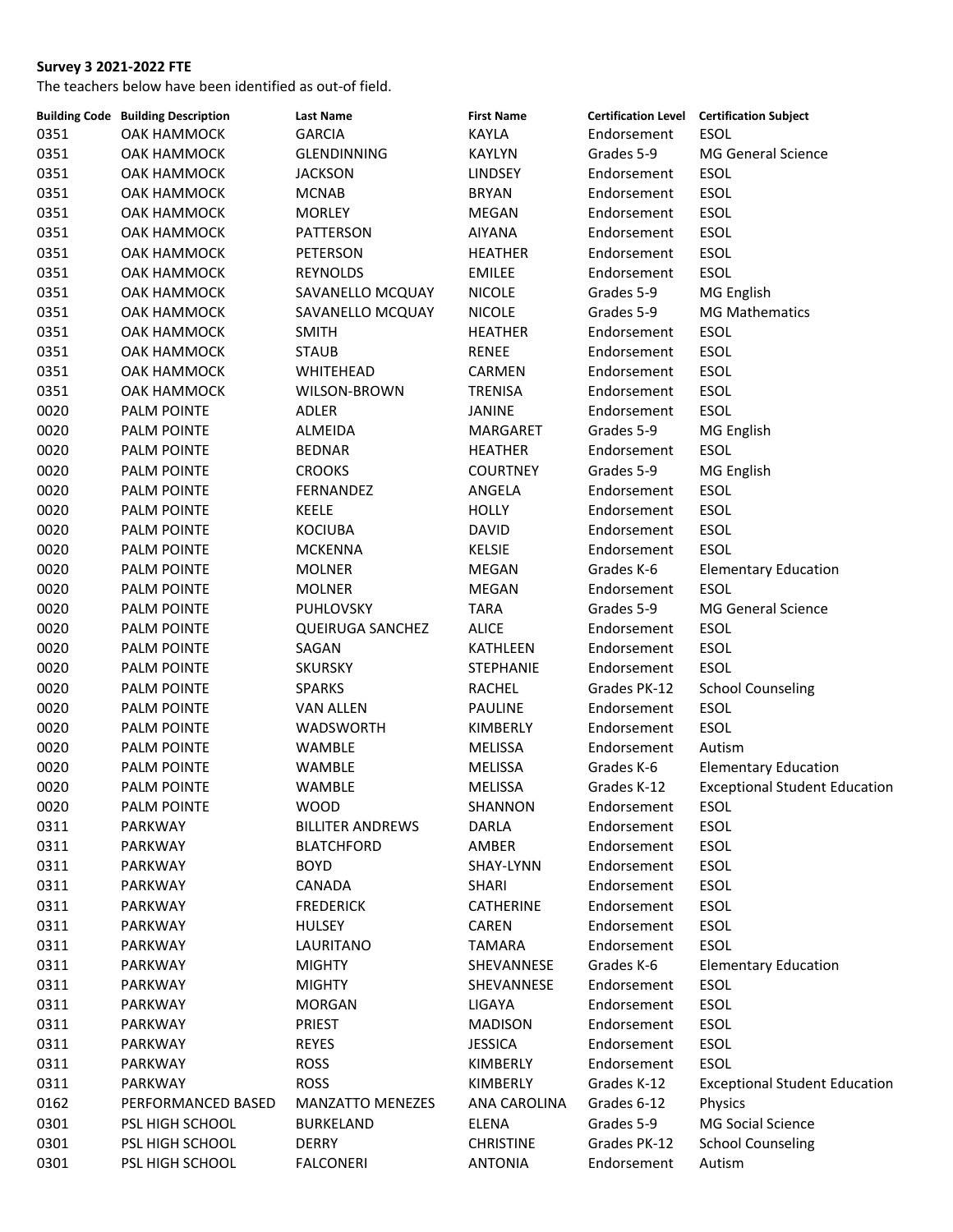|      | <b>Building Code Building Description</b> | <b>Last Name</b>              | <b>First Name</b>         |              | Certification Level Certification Subject |
|------|-------------------------------------------|-------------------------------|---------------------------|--------------|-------------------------------------------|
| 0301 | PSL HIGH SCHOOL                           | <b>FREDERICK</b>              | MICHAEL                   | Endorsement  | ESOL                                      |
| 0301 | PSL HIGH SCHOOL                           | <b>GRIFFIN</b>                | <b>MARCIA</b>             | Endorsement  | ESOL                                      |
| 0301 | PSL HIGH SCHOOL                           | <b>GRIFFIN</b>                | <b>MARCIA</b>             | Grades PK-12 | <b>School Counseling</b>                  |
| 0301 | PSL HIGH SCHOOL                           | <b>HAMILTON</b>               | <b>KAREN</b>              | Endorsement  | ESOL                                      |
| 0301 | PSL HIGH SCHOOL                           | <b>HERRING</b>                | <b>GENEVIEVE</b>          | Endorsement  | <b>ESOL</b>                               |
| 0301 | PSL HIGH SCHOOL                           | <b>MARANGIO</b>               | ANN                       | Grades K-6   | <b>Elementary Education</b>               |
| 0301 | PSL HIGH SCHOOL                           | <b>MARANGIO</b>               | <b>ANN</b>                | Grades K-12  | <b>Exceptional Student Education</b>      |
| 0301 | PSL HIGH SCHOOL                           | <b>MILNER</b>                 | <b>TAYLOR</b>             | Grades K-12  | <b>Physical Education</b>                 |
| 0301 | PSL HIGH SCHOOL                           | <b>NEAL</b>                   | <b>MARY</b>               | Endorsement  | ESOL                                      |
| 0301 | <b>PSL HIGH SCHOOL</b>                    | SHEPHERD                      | <b>NOLAN</b>              | Grades K-12  | <b>Exceptional Student Education</b>      |
| 0381 | <b>RIVERS EDGE</b>                        | <b>ASHBROOK</b>               | <b>ALEXIS</b>             | Endorsement  | ESOL                                      |
| 0381 | RIVERS EDGE                               | CANNON                        | <b>HEATHER</b>            | Grades PK-12 | <b>School Counseling</b>                  |
| 0381 | <b>RIVERS EDGE</b>                        | CARLIN                        | <b>ADRIANA</b>            | Endorsement  | ESOL                                      |
| 0381 | RIVERS EDGE                               | <b>FAIRBROTHER</b>            | ALYSSA                    | Endorsement  | <b>ESOL</b>                               |
| 0381 | RIVERS EDGE                               | <b>FAWCETT</b>                | <b>ALLISON</b>            | Endorsement  | <b>ESOL</b>                               |
| 0381 | <b>RIVERS EDGE</b>                        | <b>FAWCETT</b>                | ALLISON                   | Endorsement  | Gifted                                    |
| 0381 | RIVERS EDGE                               | <b>FAWCETT</b>                | <b>STEVEN</b>             | Endorsement  | ESOL                                      |
| 0381 | <b>RIVERS EDGE</b>                        | <b>FISCHER</b>                | SAMANTHA                  | Endorsement  | ESOL                                      |
| 0381 | <b>RIVERS EDGE</b>                        | <b>JAIRALA</b>                | PAOLA                     | Endorsement  | ESOL                                      |
| 0381 | <b>RIVERS EDGE</b>                        | <b>JENNINGS</b>               | <b>MICHELLE</b>           | Endorsement  | ESOL                                      |
| 0381 | RIVERS EDGE                               | PEREZ                         | ALEXANDRA                 | Endorsement  | <b>ESOL</b>                               |
|      |                                           | RIVERA                        |                           | Endorsement  | ESOL                                      |
| 0381 | <b>RIVERS EDGE</b>                        |                               | DANA                      |              |                                           |
| 0381 | <b>RIVERS EDGE</b>                        | <b>VEGA VASQUEZ</b>           | SANDRA                    | Endorsement  | <b>ESOL</b>                               |
| 0141 | SAMUEL GAINES                             | <b>BOLLINGER</b>              | <b>LISA</b>               | Endorsement  | Autism                                    |
| 0141 | SAMUEL GAINES                             | CAPRE                         | <b>JEANNETTE</b>          | Endorsement  | ESOL                                      |
| 0141 | SAMUEL GAINES                             | CARRASQUILLO-LASANTA TERESITA |                           | Endorsement  | ESOL                                      |
| 0141 | SAMUEL GAINES                             | <b>DAVIS</b>                  | LAGREGSHONTAE Endorsement |              | <b>ESOL</b>                               |
| 0141 | SAMUEL GAINES                             | <b>EDWARDS</b>                | PAULA                     | Grades K-6   | <b>Elementary Education</b>               |
| 0141 | SAMUEL GAINES                             | EDWARDS                       | PAULA                     | Endorsement  | ESOL                                      |
| 0141 | SAMUEL GAINES                             | <b>FIGUEREDO GONZALEZ</b>     | <b>ESTRELLA</b>           | Endorsement  | ESOL                                      |
| 0141 | SAMUEL GAINES                             | <b>GAMEZ LUNA</b>             | MARIEL                    | Endorsement  | ESOL                                      |
| 0141 | SAMUEL GAINES                             | <b>HANSON</b>                 | <b>ALCIA</b>              | Endorsement  | ESOL                                      |
| 0141 | SAMUEL GAINES                             | LABARE                        | <b>TAUNA</b>              | Endorsement  | ESOL                                      |
| 0141 | <b>SAMUEL GAINES</b>                      | <b>LYNCH</b>                  | KELLY                     | Endorsement  | <b>ESOL</b>                               |
| 0141 | <b>SAMUEL GAINES</b>                      | MARTINEZ                      | KATARINA                  | Endorsement  | ESOL                                      |
| 0141 | SAMUEL GAINES                             | MCFARLAND                     | REBEKAH                   | Endorsement  | ESOL                                      |
| 0141 | SAMUEL GAINES                             | <b>NICKS</b>                  | REBECCA                   | Endorsement  | ESOL                                      |
| 0141 | SAMUEL GAINES                             | <b>SIDES</b>                  | <b>VIVIAN</b>             | Grades 5-9   | <b>MG Mathematics</b>                     |
| 0141 | SAMUEL GAINES                             | WRIGHT                        | TAMEKA                    | Endorsement  | <b>ESOL</b>                               |
| 0091 | SAVANNA RIDGE                             | <b>ARTHUR</b>                 | LATOYA                    | Endorsement  | <b>ESOL</b>                               |
| 0091 | SAVANNA RIDGE                             | <b>CAMPOS JR</b>              | WILLIAM                   | Grades K-6   | <b>Elementary Education</b>               |
| 0091 | SAVANNA RIDGE                             | <b>CAMPOS JR</b>              | <b>WILLIAM</b>            | Endorsement  | <b>ESOL</b>                               |
| 0091 | SAVANNA RIDGE                             | <b>DAVIS</b>                  | ANNE                      | Grades K-6   | <b>Elementary Education</b>               |
| 0091 | SAVANNA RIDGE                             | <b>DAVIS</b>                  | ANNE                      | Endorsement  | <b>ESOL</b>                               |
| 0091 | SAVANNA RIDGE                             | <b>DAWKINS</b>                | <b>DOMINIQUE</b>          | Grades PK-12 | <b>Educational Media Specialist</b>       |
| 0091 | SAVANNA RIDGE                             | ELDER-TARVER                  | <b>LYN</b>                | Endorsement  | ESOL                                      |
| 0091 | SAVANNA RIDGE                             | <b>FARIA</b>                  | <b>DEREK</b>              | Endorsement  | ESOL                                      |
| 0091 | SAVANNA RIDGE                             | MENDOZA                       | <b>STEPHANIE</b>          | Endorsement  | ESOL                                      |
| 0091 | SAVANNA RIDGE                             | ROMAYO                        | KIMBERLY                  | Endorsement  | <b>ESOL</b>                               |
| 0091 | SAVANNA RIDGE                             | SHRENSEL                      | MELANIE                   | Grades K-6   | <b>Elementary Education</b>               |
| 0091 | SAVANNA RIDGE                             | SHRENSEL                      | MELANIE                   | Endorsement  | ESOL                                      |
| 0091 | SAVANNA RIDGE                             | <b>SMITH</b>                  | RONALD                    | Endorsement  | ESOL                                      |
| 0091 | SAVANNA RIDGE                             | VERMILLION                    | JAIMIE                    | Endorsement  | ESOL                                      |
|      |                                           |                               |                           |              |                                           |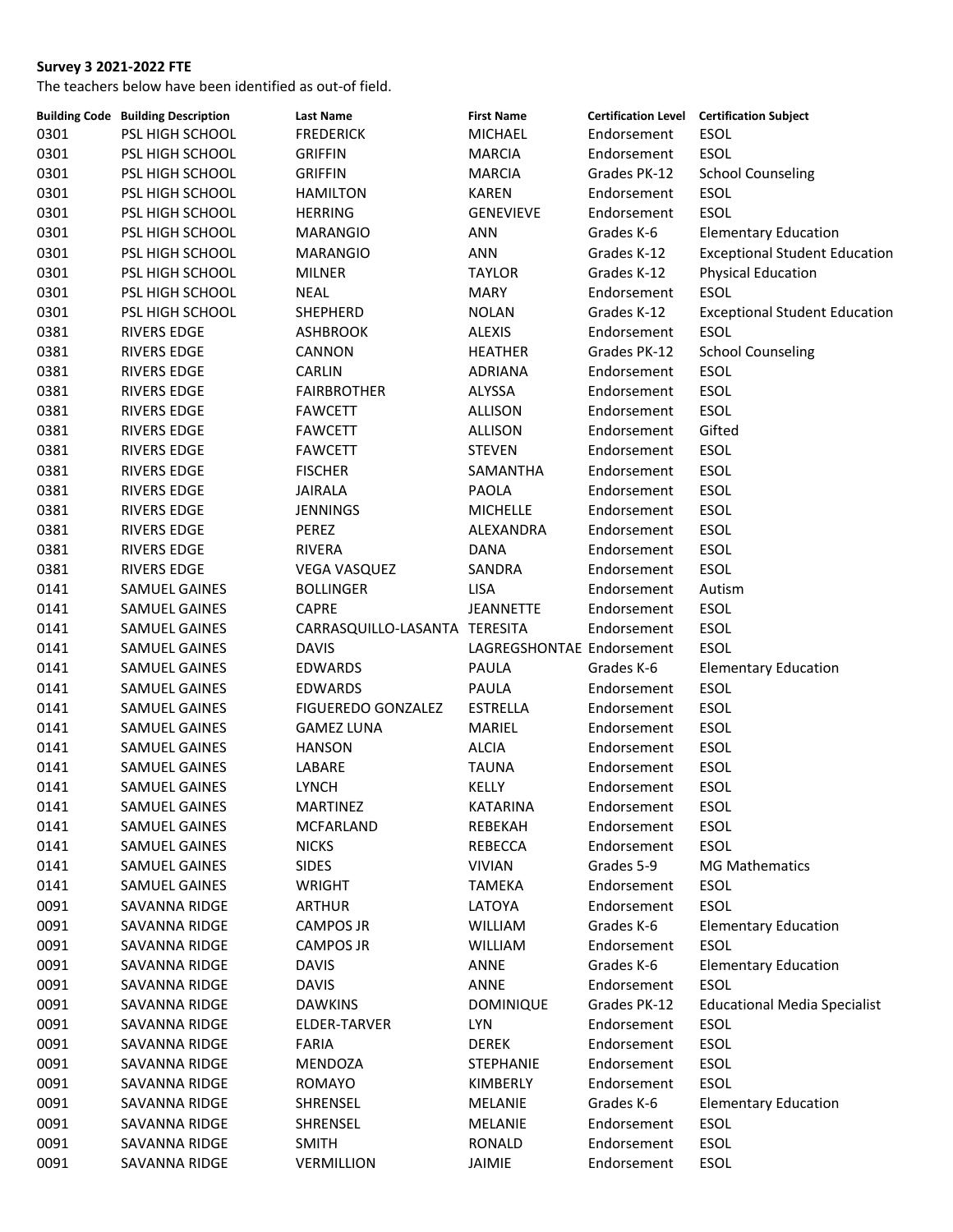|      | <b>Building Code Building Description</b> | <b>Last Name</b>    | <b>First Name</b>  |              | Certification Level Certification Subject |
|------|-------------------------------------------|---------------------|--------------------|--------------|-------------------------------------------|
| 0091 | SAVANNA RIDGE                             | WALZAK              | <b>NOELLE</b>      | Endorsement  | ESOL                                      |
| 0091 | SAVANNA RIDGE                             | <b>WRIGHT</b>       | <b>PAULINE</b>     | Endorsement  | ESOL                                      |
| 0546 | <b>SCHOOL RENEWAL</b>                     | <b>TONTILLO</b>     | CARMEN             | Endorsement  | ESOL                                      |
| 0401 | <b>SLW CENTENNIAL</b>                     | <b>BAILEY</b>       | <b>LISA</b>        | Grades PK-12 | <b>School Counseling</b>                  |
| 0401 | <b>SLW CENTENNIAL</b>                     | BEVACQUA            | AMANDA             | Grades K-12  | Health                                    |
| 0401 | <b>SLW CENTENNIAL</b>                     | <b>BEVACQUA</b>     | AMANDA             | Grades K-12  | <b>Physical Education</b>                 |
| 0401 | <b>SLW CENTENNIAL</b>                     | DEMERGEAU           | <b>JEAN</b>        | Endorsement  | ESOL                                      |
| 0401 | <b>SLW CENTENNIAL</b>                     | GONZALEZ            | <b>EMILIO</b>      | Endorsement  | ESOL                                      |
| 0401 | SLW CENTENNIAL                            | <b>HAUGK</b>        | DANIELLE           | Endorsement  | <b>ESOL</b>                               |
| 0401 | <b>SLW CENTENNIAL</b>                     | <b>JOHNSON</b>      | G'NEESHA           | Grades K-12  | Health                                    |
| 0401 | SLW CENTENNIAL                            | <b>JOHNSON</b>      | KATHERINE          | Endorsement  | ESOL                                      |
| 0401 | <b>SLW CENTENNIAL</b>                     | <b>JOHNSON</b>      | KATHERINE          | Endorsement  | Reading                                   |
| 0401 | <b>SLW CENTENNIAL</b>                     | <b>JOHNSON III</b>  | <b>TONEY</b>       | Endorsement  | ESOL                                      |
| 0401 | <b>SLW CENTENNIAL</b>                     | <b>KNIGHT</b>       | ANGELA             | Endorsement  | <b>ESOL</b>                               |
| 0401 | <b>SLW CENTENNIAL</b>                     | <b>MAIRET DAVIS</b> | REBECCA            | Grades K-12  | <b>Exceptional Student Education</b>      |
| 0401 | <b>SLW CENTENNIAL</b>                     | ORTIZ               | LETTY              | Endorsement  | ESOL                                      |
| 0401 | SLW CENTENNIAL                            | VAZQUEZ             | AMBER              | Endorsement  | <b>ESOL</b>                               |
| 0401 | <b>SLW CENTENNIAL</b>                     | WALKER              | <b>CHRISTOPHER</b> | Endorsement  | <b>ESOL</b>                               |
| 0401 | <b>SLW CENTENNIAL</b>                     | WALKER              | <b>CHRISTOPHER</b> | Endorsement  | Reading                                   |
| 0401 | <b>SLW CENTENNIAL</b>                     | WINSTANLEY          | <b>JANNETTE</b>    | Endorsement  | <b>ESOL</b>                               |
| 0131 |                                           | ALEXANDER           | <b>MAURICE</b>     | Grades K-6   | <b>Elementary Education</b>               |
|      | SLW K-8                                   |                     |                    | Endorsement  | ESOL                                      |
| 0131 | SLW K-8                                   | ALEXANDER           | <b>MAURICE</b>     |              |                                           |
| 0131 | SLW K-8                                   | BALLEW              | <b>STEPHANIE</b>   | Endorsement  | ESOL                                      |
| 0131 | SLW K-8                                   | <b>BARTHELL</b>     | LINDSHAY           | Endorsement  | <b>ESOL</b>                               |
| 0131 | SLW K-8                                   | <b>BOHAM</b>        | ALLISON            | Grades K-12  | Music                                     |
| 0131 | SLW K-8                                   | CARR                | <b>MELODY</b>      | Endorsement  | ESOL                                      |
| 0131 | SLW K-8                                   | <b>CISNEROS</b>     | KATHRYN            | Endorsement  | ESOL                                      |
| 0131 | SLW K-8                                   | D'ANDREA            | ALYSSA             | Endorsement  | ESOL                                      |
| 0131 | SLW K-8                                   | <b>FANDO</b>        | <b>DEBORAH</b>     | Grades K-6   | <b>Elementary Education</b>               |
| 0131 | SLW K-8                                   | <b>FANDO</b>        | <b>DEBORAH</b>     | Endorsement  | <b>ESOL</b>                               |
| 0131 | SLW K-8                                   | <b>GARCIA</b>       | KATHLEEN           | Grades K-6   | <b>Elementary Education</b>               |
| 0131 | SLW K-8                                   | <b>GARCIA</b>       | KATHLEEN           | Endorsement  | Gifted                                    |
| 0131 | SLW K-8                                   | <b>HARRIS</b>       | <b>LINDSEY</b>     | Endorsement  | Gifted                                    |
| 0131 | SLW K-8                                   | <b>HELMS</b>        | <b>KAREN</b>       | Endorsement  | <b>ESOL</b>                               |
| 0131 | SLW K-8                                   | <b>LYNCH</b>        | CHRISTINA          | Endorsement  | <b>ESOL</b>                               |
| 0131 | SLW K-8                                   | <b>MASON</b>        | <b>MICHELLE</b>    | Grades K-6   | <b>Elementary Education</b>               |
| 0131 | SLW K-8                                   | <b>MASON</b>        | <b>MICHELLE</b>    | Endorsement  | ESOL                                      |
| 0131 | SLW K-8                                   | <b>MAZZO</b>        | JAIME              | Grades PK-12 | <b>School Counseling</b>                  |
| 0131 | SLW K-8                                   | <b>MCINTOSH</b>     | JOY                | Endorsement  | Autism                                    |
| 0131 | SLW K-8                                   | <b>MCINTOSH</b>     | JOY                | Grades K-12  | <b>Exceptional Student Education</b>      |
| 0131 | SLW K-8                                   | <b>MERHI</b>        | ZENA               | Grades K-6   | <b>Elementary Education</b>               |
| 0131 | SLW K-8                                   | <b>MERHI</b>        | ZENA               | Endorsement  | ESOL                                      |
| 0131 | SLW K-8                                   | <b>MOQUIN</b>       | ALYSSA             | Grades K-6   | <b>Elementary Education</b>               |
| 0131 | SLW K-8                                   | <b>MOQUIN</b>       | ALYSSA             | Endorsement  | ESOL                                      |
| 0131 | SLW K-8                                   | MYERS-BISASOR       | <b>MARILYN</b>     | Endorsement  | ESOL                                      |
| 0131 | SLW K-8                                   | PAPALEO             | JULIA              | Endorsement  | ESOL                                      |
| 0131 | SLW K-8                                   | PETERSON            | JULIA              | Endorsement  | ESOL                                      |
| 0131 | SLW K-8                                   | <b>PORTEE</b>       | SHAWNA             | Endorsement  | ESOL                                      |
| 0131 | SLW K-8                                   | <b>QUILES</b>       | PAULA              | Endorsement  | ESOL                                      |
| 0131 | SLW K-8                                   | RITTER              | <b>HEATHER</b>     | Endorsement  | Autism                                    |
| 0131 | SLW K-8                                   | <b>SCAVONE</b>      | DANIELLE           | Endorsement  | Gifted                                    |
| 0131 | SLW K-8                                   | SHANNON             | SARAH              | Endorsement  | ESOL                                      |
| 0131 | SLW K-8                                   | <b>SMITH</b>        | <b>MAURICE</b>     | Grades K-12  | <b>Physical Education</b>                 |
|      |                                           |                     |                    |              |                                           |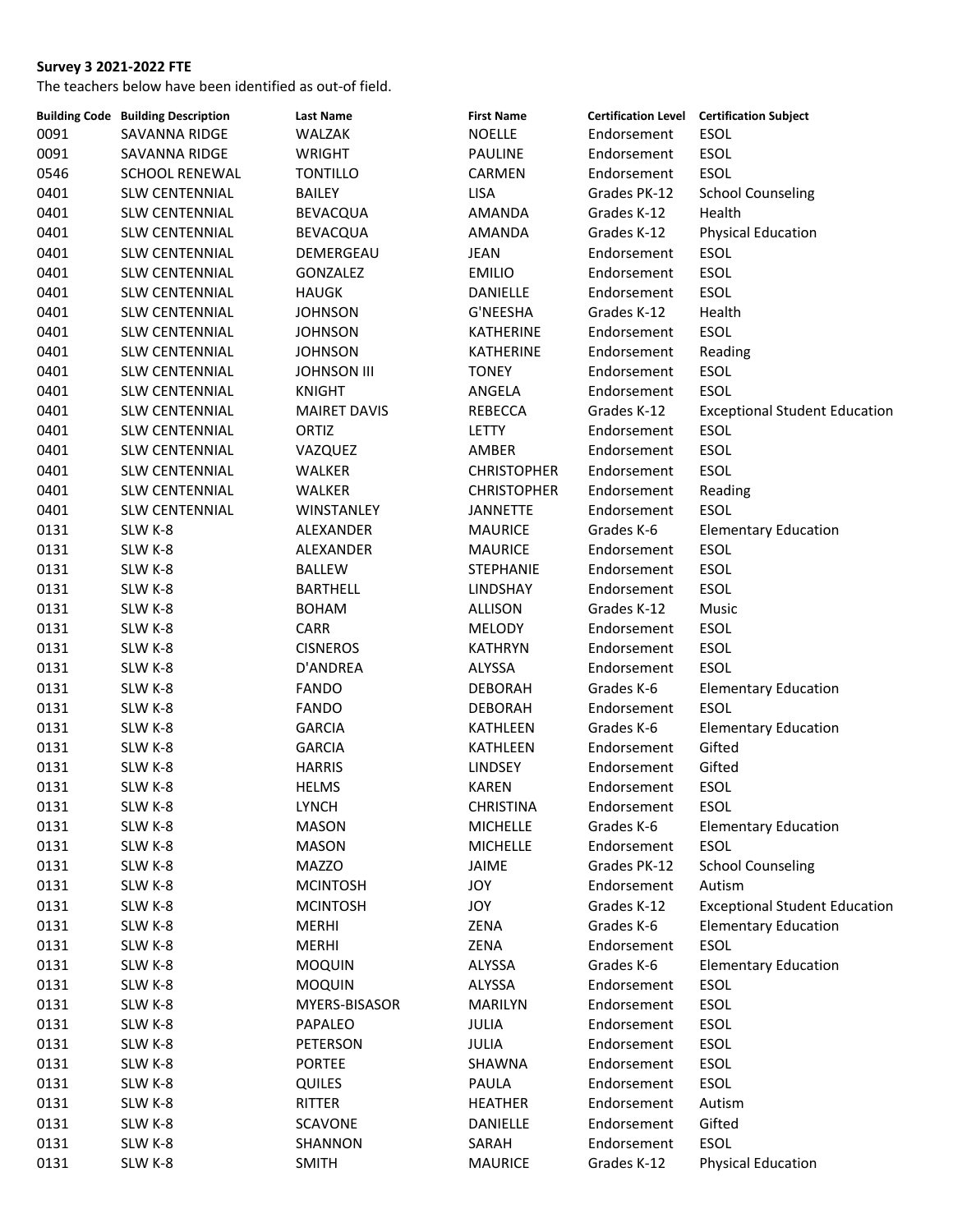|      | <b>Building Code Building Description</b> | <b>Last Name</b>       | <b>First Name</b>  |               | Certification Level Certification Subject |
|------|-------------------------------------------|------------------------|--------------------|---------------|-------------------------------------------|
| 0131 | SLW K-8                                   | <b>VOLZ</b>            | MICHAEL            | Endorsement   | <b>ESOL</b>                               |
| 0131 | SLW K-8                                   | <b>WATKINS</b>         | ALONZA             | Grades 5-9    | MG Social Science                         |
| 0131 | SLW K-8                                   | <b>WHITE</b>           | <b>TANYA</b>       | Endorsement   | <b>ESOL</b>                               |
| 0391 | SOUTHERN OAKS                             | <b>COLLINS</b>         | <b>MARY</b>        | Grades 5-9    | <b>MG Mathematics</b>                     |
| 0391 | <b>SOUTHERN OAKS</b>                      | <b>DUNN</b>            | AMI                | Endorsement   | <b>ESOL</b>                               |
| 0391 | SOUTHERN OAKS                             | <b>HORTON</b>          | DANIELLE           | Grades 6-12   | Engineering and Technology Edu            |
| 0391 | SOUTHERN OAKS                             | LAUN                   | <b>INCA</b>        | Grades K-12   | Art                                       |
| 0391 | SOUTHERN OAKS                             | <b>MCGILL</b>          | <b>CHRISTOPHER</b> | Endorsement   | ESOL                                      |
| 0391 | <b>SOUTHERN OAKS</b>                      | O'KEEFE                | <b>MICHAEL</b>     | Endorsement   | ESOL                                      |
| 0391 | SOUTHERN OAKS                             | O'KEEFE                | <b>MICHAEL</b>     | Grades 5-9    | MG English                                |
| 0391 | SOUTHERN OAKS                             | <b>PRYOR</b>           | CARLYN             | Endorsement   | ESOL                                      |
| 0391 | SOUTHERN OAKS                             | <b>RICHARDS</b>        | REBECCA            | Endorsement   | <b>ESOL</b>                               |
| 0391 | SOUTHERN OAKS                             | <b>THOMAS</b>          | <b>MIRLANDE</b>    | Endorsement   | <b>ESOL</b>                               |
| 0391 | SOUTHERN OAKS                             | <b>TORRES</b>          | <b>MILTON</b>      | Endorsement   | ESOL                                      |
| 0391 | SOUTHERN OAKS                             | <b>VALMYR</b>          | MARSHA             | Endorsement   | ESOL                                      |
| 0331 | SOUTHPORT                                 | ALLEN                  | <b>TIMOTHY</b>     | Endorsement   | ESOL                                      |
| 0331 | SOUTHPORT                                 | ARESI                  | <b>STEVEN</b>      | Endorsement   | ESOL                                      |
| 0331 | SOUTHPORT                                 | <b>BAILEY</b>          | <b>NICHOLE</b>     | Grades 5-9    | MG English                                |
| 0331 | SOUTHPORT                                 | <b>BAILEY</b>          | <b>NICHOLE</b>     | Grades 5-9    | <b>MG Mathematics</b>                     |
| 0331 | SOUTHPORT                                 | BAILEY                 | <b>NICHOLE</b>     | Grades 5-9    | MG Social Science                         |
| 0331 | SOUTHPORT                                 | <b>FILIPPINI</b>       | <b>NANCY</b>       | Endorsement   | <b>ESOL</b>                               |
| 0331 | SOUTHPORT                                 | <b>KERSTETTER</b>      | <b>JENNIFER</b>    | Endorsement   | <b>ESOL</b>                               |
| 0331 | SOUTHPORT                                 | <b>NIEVES</b>          | YESENIA            | Endorsement   | <b>ESOL</b>                               |
| 0331 | SOUTHPORT                                 | <b>ROBINSON</b>        | <b>JANICE</b>      | Grades 5-9    | <b>MG General Science</b>                 |
| 0331 | SOUTHPORT                                 | <b>STEPHENS</b>        | RINALDO            | Endorsement   | ESOL                                      |
| 0331 | SOUTHPORT                                 | <b>STEPHENS</b>        | RINALDO            | Grades 5-9    | MG English                                |
| 0331 | SOUTHPORT                                 | TREMBLAY               | <b>TARA</b>        | Grades K-6    | <b>Elementary Education</b>               |
| 0331 | SOUTHPORT                                 | TREMBLAY               | <b>TARA</b>        | Endorsement   | <b>ESOL</b>                               |
| 0331 | SOUTHPORT                                 | TREMBLAY               | <b>TARA</b>        | Grades K-12   | <b>Exceptional Student Education</b>      |
| 0331 | SOUTHPORT                                 | WILLIAMS               | <b>JESSICA</b>     | Endorsement   | ESOL                                      |
| 0071 | ST LUCIE ELEMENTARY                       | <b>ALBRO</b>           | <b>KATHRYN</b>     | Endorsement   | ESOL                                      |
| 0071 | ST LUCIE ELEMENTARY                       | <b>BARLOW</b>          | JAMIE              | Endorsement   | ESOL                                      |
| 0071 | ST LUCIE ELEMENTARY                       | CESAR                  | <b>DOMINIQUE</b>   | Grades PK-12  | <b>School Counseling</b>                  |
| 0071 | ST LUCIE ELEMENTARY                       | <b>CHARLES DELGADO</b> | <b>MICHELLE</b>    | Endorsement   | ESOL                                      |
| 0071 | ST LUCIE ELEMENTARY                       | <b>DONAYRE</b>         | MANDI              | Endorsement   | ESOL                                      |
| 0071 | ST LUCIE ELEMENTARY                       | <b>ESQUILIN</b>        | <b>EVELYN</b>      | Endorsement   | ESOL                                      |
| 0071 | ST LUCIE ELEMENTARY                       | <b>GARCIA</b>          | <b>GLADIOLE</b>    | Age 3-Grade 3 | PreKindergarten/Primary Educa             |
| 0071 | ST LUCIE ELEMENTARY                       | <b>GREY HUGGINS</b>    | <b>NADISHA</b>     | Endorsement   | ESOL                                      |
| 0071 | ST LUCIE ELEMENTARY                       | <b>HARMON</b>          | CORA               | Endorsement   | ESOL                                      |
| 0071 | ST LUCIE ELEMENTARY                       | HERNANDEZ              | GABRIELA           | Endorsement   | ESOL                                      |
| 0071 | ST LUCIE ELEMENTARY                       | <b>HOWARD</b>          | <b>EMILY</b>       | Endorsement   | ESOL                                      |
| 0071 | ST LUCIE ELEMENTARY                       | LOMBARDI               | CATHLEEN           | Endorsement   | ESOL                                      |
| 0071 | ST LUCIE ELEMENTARY                       | LOWICZ                 | SAMANTHA           | Endorsement   | ESOL                                      |
| 0071 | ST LUCIE ELEMENTARY                       | LUBIN                  | CAROLE             | Endorsement   | ESOL                                      |
| 0071 | ST LUCIE ELEMENTARY                       | <b>MARRERO</b>         | CAROLYN            | Endorsement   | ESOL                                      |
| 0071 | ST LUCIE ELEMENTARY                       | <b>MICKENS</b>         | AISHA              | Endorsement   | <b>ESOL</b>                               |
| 0071 | ST LUCIE ELEMENTARY                       | OLDAKER                | ASHLEY             | Grades K-6    | <b>Elementary Education</b>               |
| 0071 | ST LUCIE ELEMENTARY                       | OLDAKER                | ASHLEY             | Endorsement   | ESOL                                      |
| 0071 | ST LUCIE ELEMENTARY                       | PAQUETTE               | TAMARA             | Endorsement   | ESOL                                      |
| 0071 | ST LUCIE ELEMENTARY                       | PAUL                   | SHAVETTE           | Grades K-6    | <b>Elementary Education</b>               |
| 0071 | ST LUCIE ELEMENTARY                       | PAUL                   | SHAVETTE           | Endorsement   | ESOL                                      |
| 0071 | ST LUCIE ELEMENTARY                       | PEASE                  | <b>VICTORIA</b>    | Endorsement   | ESOL                                      |
| 0071 | ST LUCIE ELEMENTARY                       | RIVERA                 | CARMEN             | Grades K-6    | <b>Elementary Education</b>               |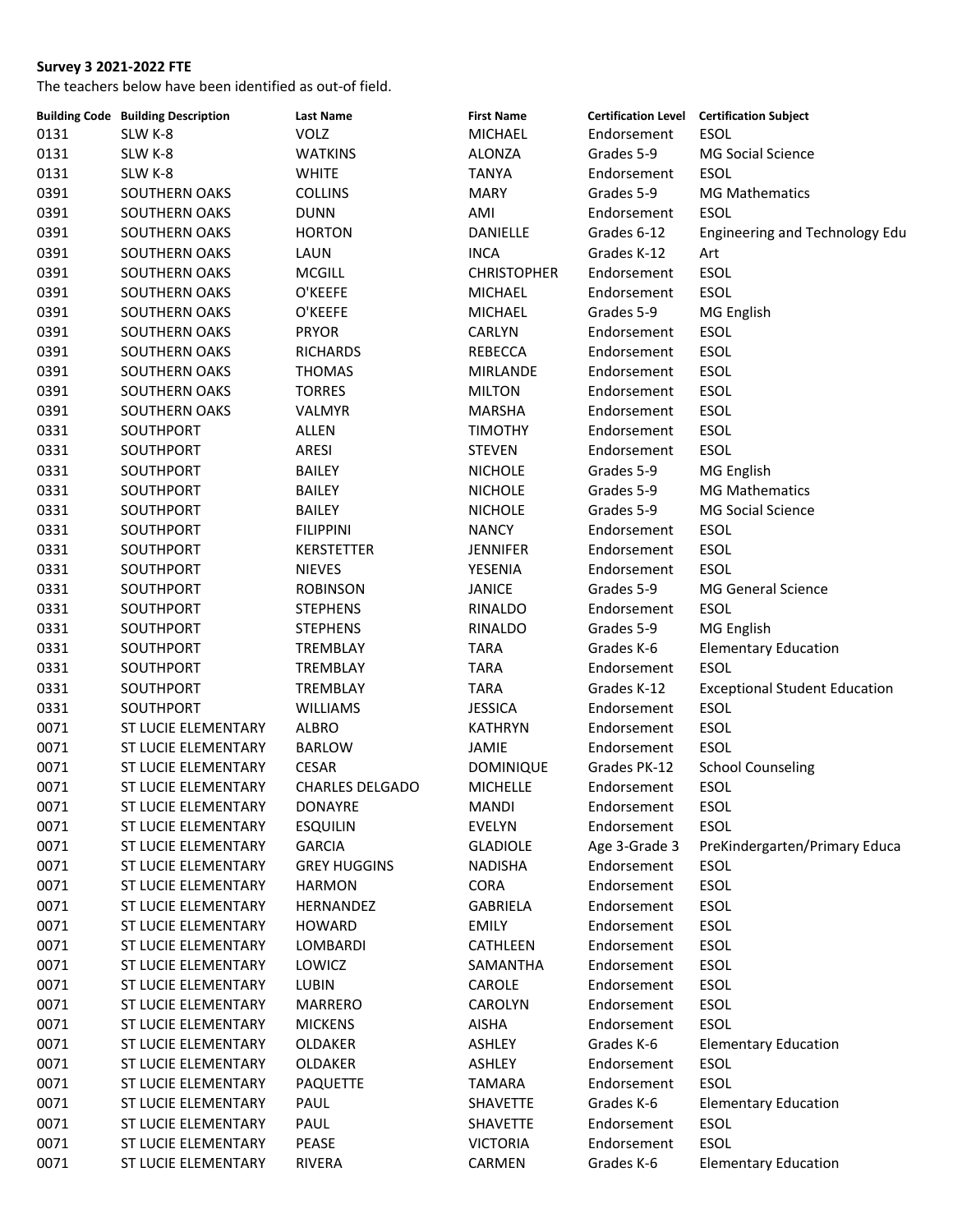|      | <b>Building Code Building Description</b> | <b>Last Name</b>    | <b>First Name</b> |              | <b>Certification Level Certification Subject</b> |
|------|-------------------------------------------|---------------------|-------------------|--------------|--------------------------------------------------|
| 0071 | ST LUCIE ELEMENTARY                       | <b>RIVERA</b>       | CARMEN            | Endorsement  | ESOL                                             |
| 0071 | ST LUCIE ELEMENTARY                       | <b>ROBINSON</b>     | ANGELLA           | Endorsement  | <b>ESOL</b>                                      |
| 0071 | ST LUCIE ELEMENTARY                       | <b>ROBINSON</b>     | <b>OCTAVIOUS</b>  | Endorsement  | ESOL                                             |
| 0071 | ST LUCIE ELEMENTARY                       | <b>ROWE</b>         | <b>DANETTE</b>    | Endorsement  | <b>ESOL</b>                                      |
| 0071 | ST LUCIE ELEMENTARY                       | SINCLAIR            | ANDREA            | Endorsement  | ESOL                                             |
| 0071 | ST LUCIE ELEMENTARY                       | <b>SMITH</b>        | <b>HEIDI</b>      | Endorsement  | <b>ESOL</b>                                      |
| 0071 | ST LUCIE ELEMENTARY                       | <b>STELICK</b>      | <b>MORGAN</b>     | Endorsement  | ESOL                                             |
| 0071 | ST LUCIE ELEMENTARY                       | <b>TESCHNER</b>     | <b>TERRI</b>      | Endorsement  | ESOL                                             |
| 0071 | ST LUCIE ELEMENTARY                       | WAGNER              | <b>TRACY</b>      | Endorsement  | ESOL                                             |
| 0071 | ST LUCIE ELEMENTARY                       | WHITAKER            | <b>BROOKE</b>     | Endorsement  | <b>ESOL</b>                                      |
| 0071 | ST LUCIE ELEMENTARY                       | <b>WILLIAMS</b>     | KENNITHIA         | Grades K-6   | <b>Elementary Education</b>                      |
| 0071 | ST LUCIE ELEMENTARY                       | <b>WILLIAMS</b>     | KENNITHIA         | Endorsement  | <b>ESOL</b>                                      |
| 5005 | ST. LUCIE COUNTY JAIL                     | <b>THOMPSON</b>     | <b>TYESHA</b>     | Grades 6-12  | English                                          |
| 0512 | <b>STUDENT SERVICES</b>                   | <b>PRUDENTI</b>     | <b>BRANDON</b>    | Grades K-12  | <b>Exceptional Student Education</b>             |
| 0411 | TREASURE COAST                            | <b>BECKFORD</b>     | <b>TERESE</b>     | Endorsement  | ESOL                                             |
| 0411 | <b>TREASURE COAST</b>                     | <b>BOLTE</b>        | <b>CHRISTIN</b>   | Endorsement  | <b>ESOL</b>                                      |
| 0411 | TREASURE COAST                            | <b>BRENNAN</b>      | <b>MATTHEW</b>    | Endorsement  | Reading                                          |
| 0411 | TREASURE COAST                            | COSTIGAN            | KYLE              | Endorsement  | ESOL                                             |
| 0411 | TREASURE COAST                            | ELIEN               | CALVIN            | Grades 6-12  | Biology                                          |
| 0411 | TREASURE COAST                            | <b>ELIEN</b>        | CALVIN            | Grades K-12  | <b>Exceptional Student Education</b>             |
| 0411 | TREASURE COAST                            | <b>ELIEN</b>        | <b>CALVIN</b>     | Grades 6-12  | Physics                                          |
| 0411 | TREASURE COAST                            | <b>FOX</b>          | SAVANNAH          | Endorsement  | ESOL                                             |
| 0411 | TREASURE COAST                            | <b>HAGERTY</b>      | REBECCA           | Endorsement  | ESOL                                             |
| 0411 | TREASURE COAST                            |                     |                   |              | ESOL                                             |
|      |                                           | <b>HARMON</b>       | <b>EMILY</b>      | Endorsement  |                                                  |
| 0411 | TREASURE COAST                            | <b>KEMP</b>         | LORRAINE          | Endorsement  | ESOL                                             |
| 0411 | TREASURE COAST                            | LA PLACA IV         | <b>JOSEPH</b>     | Endorsement  | <b>ESOL</b>                                      |
| 0411 | TREASURE COAST                            | MARANGIO DELGADO    | <b>ALEXIS</b>     | Grades 6-12  | Mathematics                                      |
| 0411 | TREASURE COAST                            | MAY                 | <b>MICHELLE</b>   | Grades 6-12  | Mathematics                                      |
| 0411 | TREASURE COAST                            | <b>MCINNIS</b>      | <b>FELICIA</b>    | Endorsement  | <b>ESOL</b>                                      |
| 0411 | TREASURE COAST                            | <b>MENDES SAIGG</b> | <b>ELISABETH</b>  | Grades 6-12  | Biology                                          |
| 0411 | TREASURE COAST                            | <b>MUELLER</b>      | LAUREN            | Endorsement  | <b>ESOL</b>                                      |
| 0411 | TREASURE COAST                            | <b>OLSON</b>        | HOLLY             | Endorsement  | <b>ESOL</b>                                      |
| 0411 | TREASURE COAST                            | ORELLANA            | <b>JESSE</b>      | Grades 6-12  | Mathematics                                      |
| 0411 | <b>TREASURE COAST</b>                     | <b>RODRIGUEZ</b>    | <b>ELSA</b>       | Endorsement  | ESOL                                             |
| 0411 | TREASURE COAST                            | SAVASTANO           | <b>NICOLE</b>     | Endorsement  | <b>ESOL</b>                                      |
| 0411 | <b>TREASURE COAST</b>                     | <b>SCIONTI</b>      | <b>JENNIFER</b>   | Grades PK-12 | <b>School Counseling</b>                         |
| 0411 | TREASURE COAST                            | <b>SHEOBO</b>       | JAMIE             | Endorsement  | <b>ESOL</b>                                      |
| 0411 | TREASURE COAST                            | <b>SUMNER</b>       | MEGAN             | Endorsement  | <b>ESOL</b>                                      |
| 0411 | <b>TREASURE COAST</b>                     | <b>VILLACRES</b>    | <b>MONICA</b>     | Grades 6-12  | English                                          |
| 0411 | <b>TREASURE COAST</b>                     | <b>VILLACRES</b>    | <b>MONICA</b>     | Endorsement  | ESOL                                             |
| 0411 | <b>TREASURE COAST</b>                     | <b>VILLACRES</b>    | <b>MONICA</b>     | Grades K-12  | <b>Exceptional Student Education</b>             |
| 0281 | <b>VILLAGE GREEN</b>                      | <b>BAUER</b>        | MACKENZIE         | Grades K-6   | <b>Elementary Education</b>                      |
| 0281 | <b>VILLAGE GREEN</b>                      | COLE                | <b>ELAYNE</b>     | Endorsement  | <b>ESOL</b>                                      |
| 0281 | <b>VILLAGE GREEN</b>                      | <b>COLOSIMO</b>     | <b>JESSICA</b>    | Grades K-12  | <b>Exceptional Student Education</b>             |
| 0281 | <b>VILLAGE GREEN</b>                      | <b>GRONE</b>        | <b>STEPHANIE</b>  | Endorsement  | <b>ESOL</b>                                      |
| 0281 | <b>VILLAGE GREEN</b>                      | PAGE                | <b>CHRISTINE</b>  | Grades K-6   | <b>Elementary Education</b>                      |
| 0281 | <b>VILLAGE GREEN</b>                      | PELAYO              | <b>STACI</b>      | Endorsement  | <b>ESOL</b>                                      |
| 0040 | WEATHERBEE                                | ANDERSON            | <b>DAJA</b>       | Grades K-6   | <b>Elementary Education</b>                      |
| 0040 | WEATHERBEE                                | ANDERSON            | DAJA              | Endorsement  | ESOL                                             |
| 0040 | WEATHERBEE                                | <b>COCHRANE</b>     | <b>MARSHA</b>     | Grades K-6   | <b>Elementary Education</b>                      |
| 0040 | WEATHERBEE                                | <b>COCHRANE</b>     | <b>MARSHA</b>     | Endorsement  | ESOL                                             |
| 0040 | WEATHERBEE                                | <b>CORVERA</b>      | LISA              | Endorsement  | ESOL                                             |
| 0040 | WEATHERBEE                                | <b>DIDINO</b>       | <b>BRIANNA</b>    | Endorsement  | ESOL                                             |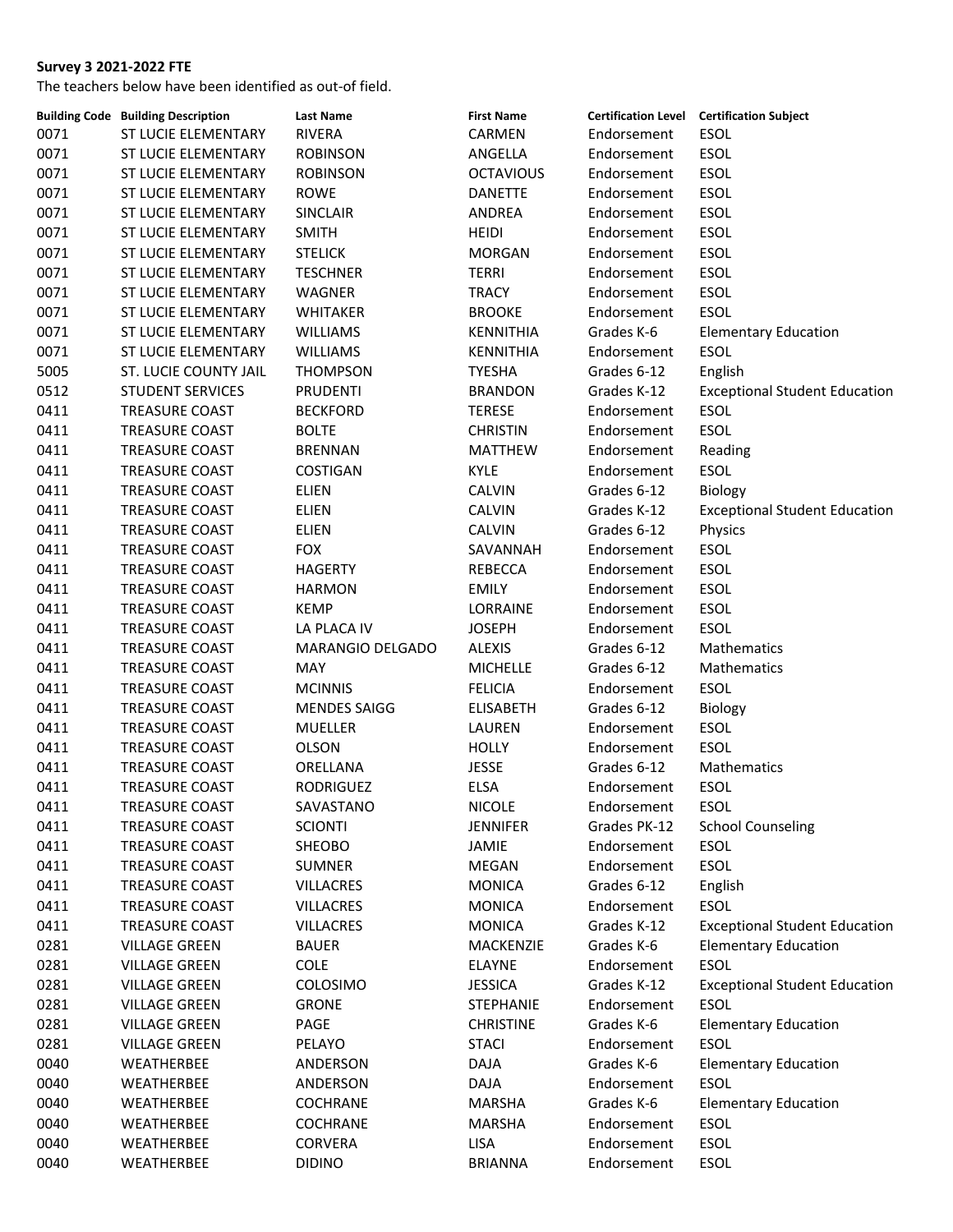|      | <b>Building Code Building Description</b> | <b>Last Name</b>   | <b>First Name</b> |               | Certification Level Certification Subject |
|------|-------------------------------------------|--------------------|-------------------|---------------|-------------------------------------------|
| 0040 | WEATHERBEE                                | <b>DIDINO JR</b>   | SALVATORE         | Endorsement   | <b>ESOL</b>                               |
| 0040 | WEATHERBEE                                | EL HIRECH          | JESMINA           | Grades K-6    | <b>Elementary Education</b>               |
| 0040 | WEATHERBEE                                | EL HIRECH          | <b>JESMINA</b>    | Endorsement   | <b>ESOL</b>                               |
| 0040 | WEATHERBEE                                | <b>HENRY</b>       | ANN               | Endorsement   | <b>ESOL</b>                               |
| 0040 | WEATHERBEE                                | HOWARD-ZENO        | <b>JENNIE</b>     | Grades K-6    | <b>Elementary Education</b>               |
| 0040 | WEATHERBEE                                | <b>JEAN</b>        | <b>ESTHER</b>     | Endorsement   | <b>ESOL</b>                               |
| 0040 | WEATHERBEE                                | MARSAILLE          | <b>VOLMENE</b>    | Grades K-6    | <b>Elementary Education</b>               |
| 0040 | WEATHERBEE                                | MARSAILLE          | <b>VOLMENE</b>    | Endorsement   | <b>ESOL</b>                               |
| 0040 | WEATHERBEE                                | MAXINVIL           | LAKISHA           | Grades K-6    | <b>Elementary Education</b>               |
| 0040 | WEATHERBEE                                | MAXINVIL           | LAKISHA           | Endorsement   | ESOL                                      |
| 0040 | WEATHERBEE                                | <b>PETRIE</b>      | <b>KASEY</b>      | Endorsement   | <b>ESOL</b>                               |
| 0040 | WEATHERBEE                                | <b>ROBERTSON</b>   | ANNALISE          | Grades K-6    | <b>Elementary Education</b>               |
| 0040 | WEATHERBEE                                | <b>ROBERTSON</b>   | ANNALISE          | Endorsement   | <b>ESOL</b>                               |
| 0040 | WEATHERBEE                                | SOLIMAN            | <b>MICHAELLE</b>  | Grades PK-12  | <b>School Counseling</b>                  |
| 0040 | WEATHERBEE                                | <b>SQUIRE</b>      | <b>FRANCINE</b>   | Endorsement   | <b>ESOL</b>                               |
| 0040 | WEATHERBEE                                | <b>ST JEAN</b>     | <b>STACY</b>      | Grades K-6    | <b>Elementary Education</b>               |
| 0040 | WEATHERBEE                                | <b>ST JEAN</b>     | <b>STACY</b>      | Endorsement   | ESOL                                      |
| 0040 | WEATHERBEE                                | SUNIAMAFILEO       | YVONNE            | Endorsement   | ESOL                                      |
| 0421 | <b>WEST GATE</b>                          | ABRAMS             | <b>DEBORAH</b>    | Endorsement   | ESOL                                      |
| 0421 | <b>WEST GATE</b>                          | <b>AHRENS</b>      | <b>NICHOLE</b>    | Endorsement   | <b>ESOL</b>                               |
|      |                                           |                    |                   |               |                                           |
| 0421 | <b>WEST GATE</b>                          | <b>BASSETT</b>     | <b>TONI</b>       | Grades K-6    | <b>Elementary Education</b>               |
| 0421 | <b>WEST GATE</b>                          | <b>BELLE</b>       | <b>BRIGITTE</b>   | Endorsement   | <b>ESOL</b>                               |
| 0421 | <b>WEST GATE</b>                          | <b>BRANNING</b>    | CARLY             | Grades K-12   | <b>Exceptional Student Education</b>      |
| 0421 | <b>WEST GATE</b>                          | COMEAU             | SARA              | Grades K-6    | <b>Elementary Education</b>               |
| 0421 | <b>WEST GATE</b>                          | COMEAU             | SARA              | Endorsement   | ESOL                                      |
| 0421 | <b>WEST GATE</b>                          | CUZO               | YANERY            | Endorsement   | ESOL                                      |
| 0421 | <b>WEST GATE</b>                          | CUZO               | YANERY            | Age 3-Grade 3 | PreKindergarten/Primary Educa             |
| 0421 | <b>WEST GATE</b>                          | <b>DEMET</b>       | KIMBERLY          | Endorsement   | <b>ESOL</b>                               |
| 0421 | <b>WEST GATE</b>                          | <b>DORCELIA</b>    | <b>MARIE</b>      | Endorsement   | <b>ESOL</b>                               |
| 0421 | <b>WEST GATE</b>                          | <b>DOWNING</b>     | <b>ASIA</b>       | Grades K-6    | <b>Elementary Education</b>               |
| 0421 | <b>WEST GATE</b>                          | <b>DOWNING</b>     | <b>ASIA</b>       | Grades K-12   | <b>Exceptional Student Education</b>      |
| 0421 | <b>WEST GATE</b>                          | <b>FEIGHT</b>      | <b>CHRISTINE</b>  | Endorsement   | <b>ESOL</b>                               |
| 0421 | <b>WEST GATE</b>                          | <b>JINES</b>       | <b>BREANA</b>     | Endorsement   | ESOL                                      |
| 0421 | <b>WEST GATE</b>                          | <b>JOHNSON</b>     | <b>TAMMY</b>      | Endorsement   | <b>ESOL</b>                               |
| 0421 | <b>WEST GATE</b>                          | LAUGHLIN           | <b>ELIZABETH</b>  | Endorsement   | <b>ESOL</b>                               |
| 0421 | <b>WEST GATE</b>                          | <b>MESIC</b>       | AGATA             | Grades PK-12  | <b>Educational Media Specialist</b>       |
| 0421 | <b>WEST GATE</b>                          | RANDOLPH           | <b>VICTORIA</b>   | Grades PK-12  | <b>Educational Media Specialist</b>       |
| 0421 | <b>WEST GATE</b>                          | <b>RIVAS</b>       | <b>MONIQUE</b>    | Endorsement   | <b>ESOL</b>                               |
| 0421 | <b>WEST GATE</b>                          | <b>RUIZ</b>        | <b>IRENE</b>      | Grades PK-12  | <b>School Counseling</b>                  |
| 0421 | <b>WEST GATE</b>                          | VOLANTE            | ALYSSA            | Endorsement   | <b>ESOL</b>                               |
| 0421 | <b>WEST GATE</b>                          | <b>VOTINO</b>      | <b>JENNIFER</b>   | Grades PK-12  | <b>School Counseling</b>                  |
| 0421 | <b>WEST GATE</b>                          | <b>WUBKER</b>      | <b>MADELINE</b>   | Endorsement   | Autism                                    |
| 0421 | <b>WEST GATE</b>                          | <b>WUBKER</b>      | MADELINE          | Grades K-6    | <b>Elementary Education</b>               |
| 0031 | <b>WHITE CITY</b>                         | <b>DOUGLAS</b>     | SYLVIA            | Grades K-6    | <b>Elementary Education</b>               |
| 0031 | WHITE CITY                                | <b>DOUGLAS</b>     | SYLVIA            | Endorsement   | <b>ESOL</b>                               |
| 0031 | WHITE CITY                                | <b>HALL DENNIS</b> | ANNECIA           | Endorsement   | ESOL                                      |
| 0031 | <b>WHITE CITY</b>                         | <b>KAPLAN</b>      | CARISSA           | Endorsement   | ESOL                                      |
| 0031 | WHITE CITY                                | <b>LAPOINTE</b>    | MELISSA           | Endorsement   | <b>ESOL</b>                               |
| 0031 | WHITE CITY                                | <b>MITCHELL</b>    | SHERITA           | Endorsement   | <b>ESOL</b>                               |
| 0031 | WHITE CITY                                | PIZZARELLO         | <b>JENNIFER</b>   | Endorsement   | <b>ESOL</b>                               |
| 0031 | WHITE CITY                                | REID               | <b>ROSE</b>       | Endorsement   | ESOL                                      |
| 0031 | <b>WHITE CITY</b>                         | <b>STEELE</b>      | DANIELLE          | Endorsement   | <b>ESOL</b>                               |
| 0271 | <b>WINDMILL POINT</b>                     | <b>BENEFIEL</b>    | KIMBERLY          | Grades K-6    | <b>Elementary Education</b>               |
|      |                                           |                    |                   |               |                                           |